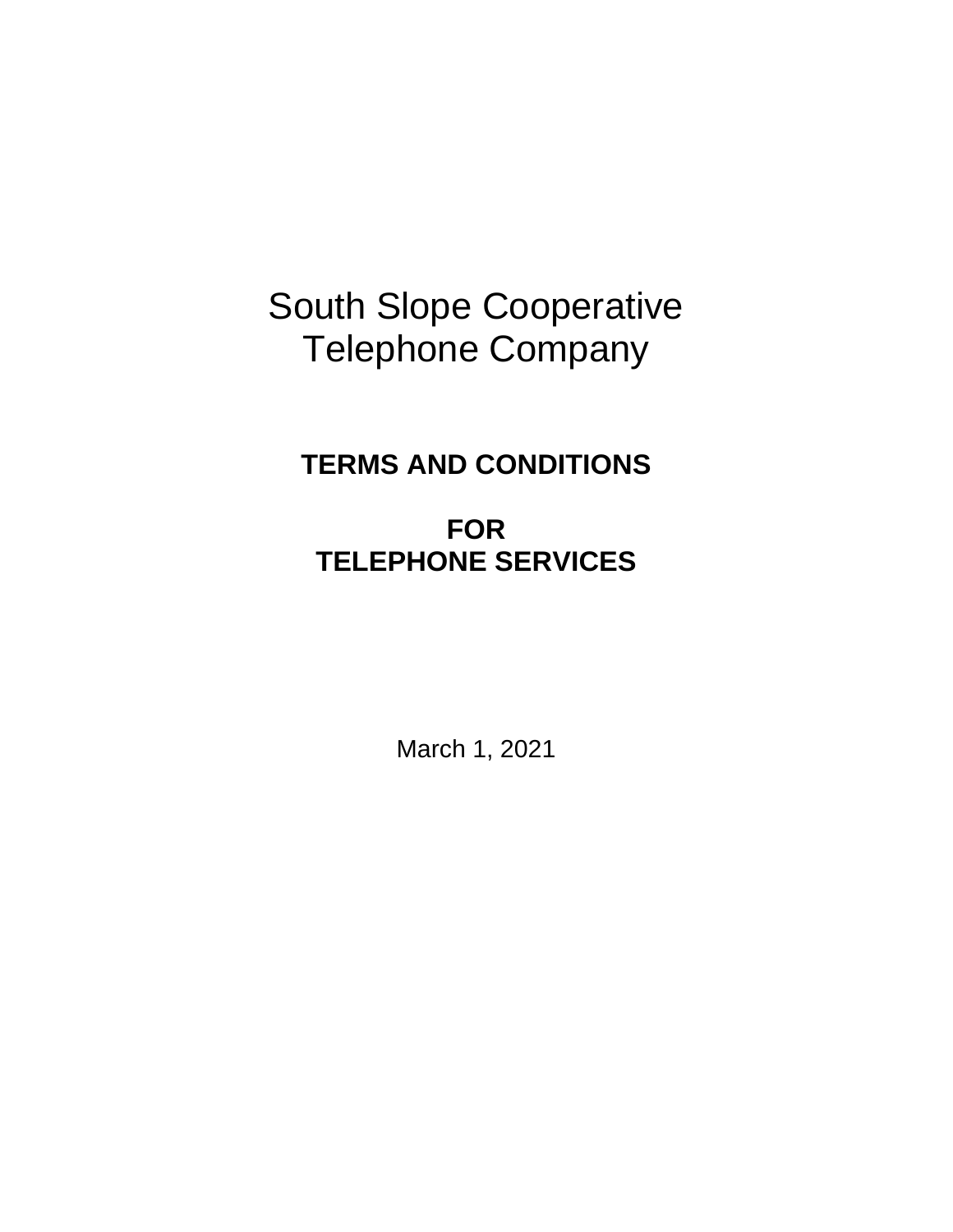## **IDENTIFICATION OF SERVICES INCLUDED**

- PART 1 General Terms and Conditions and Table of Contents
- PART 2 Telephone Service
- PART 3 Service Price List

These terms and conditions govern services provided by South Slope Cooperative Telephone Company hereinafter referred to as the Company. They include one or more types of services as specified below by the Company\*.

 $\underline{X}$  Telephone Services, including local service, toll service and special access or private line as described in Part 2.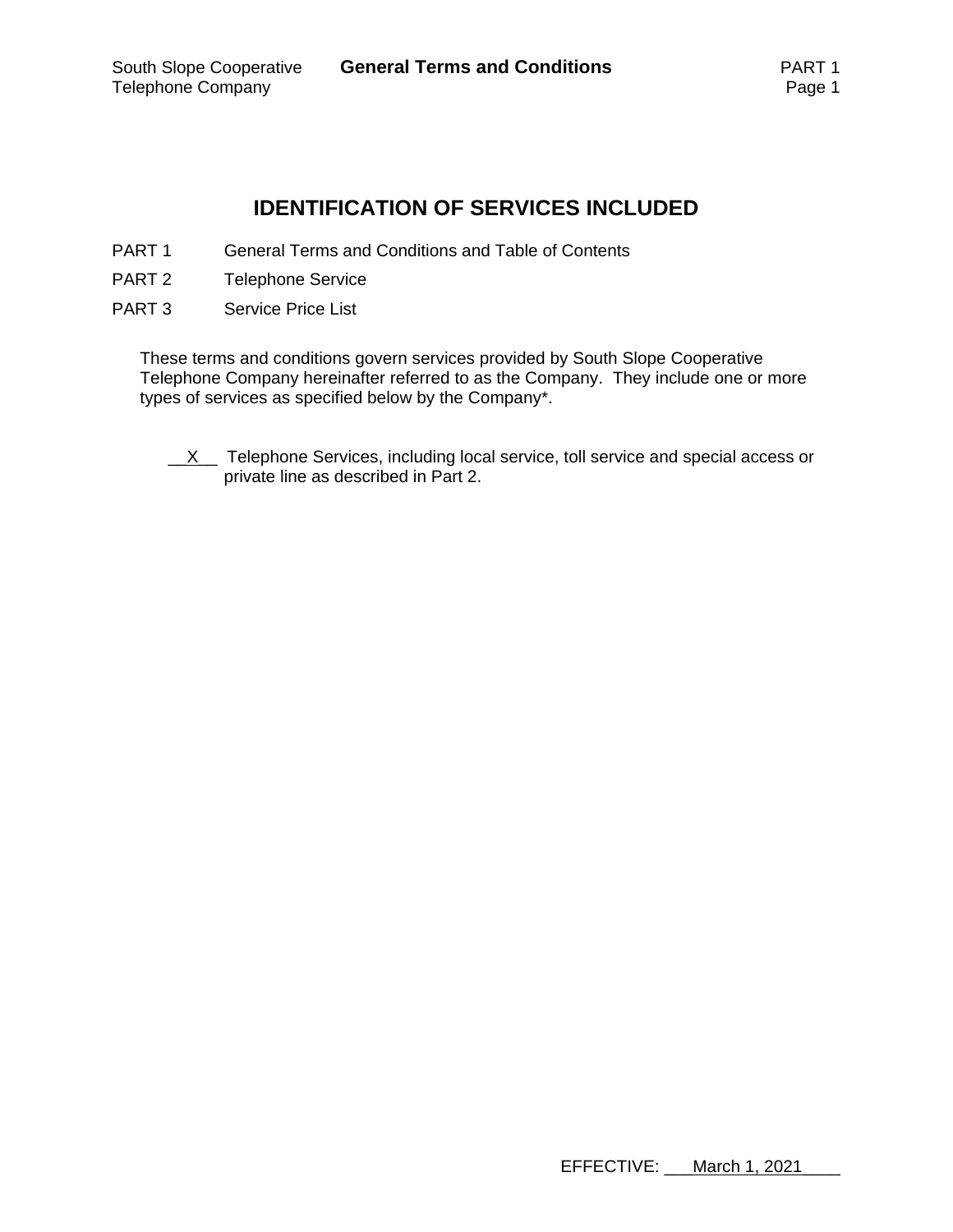## **TABLE OF CONTENTS**

## **Part 1 – General Terms and Conditions**

| 1.1  |                                                                                                                                                                                                                                                                                                                   |
|------|-------------------------------------------------------------------------------------------------------------------------------------------------------------------------------------------------------------------------------------------------------------------------------------------------------------------|
| 1.2  | 1. Availability of Facilities<br>2. Allowance for Failure of Service<br>3. Transmitting Messages - Security<br>4. Use of Connecting Company Facilities<br>5. Defacement of Property<br>6. Limitation of Liability                                                                                                 |
| 1.3. | <b>Establishment of Credit</b><br>1.<br>2. Amount of Deposits<br>3. Deposits and Collection Practices.<br>4. Deposit Refunds<br>5. Criteria for Procurement of Deposits                                                                                                                                           |
| 1.4. | 1. Application for Service<br>2. Access Rights<br>3. Safe Working Environment<br>4. Alterations<br>5. Maintenance and Repairs<br>6. Unusual Installation Costs<br>7. Construction Charges<br>8. Installation and Service Charges<br>9. Minimum Contract Period                                                    |
| 1.5. | Network Connections and Use of Service and Facilities  Part 1, p.11<br>1. Demarcation Point.<br>2. Use of Customer Service<br>3. Connection of Customer Premise Equipment and Wiring                                                                                                                              |
| 1.6. | 1. Payment for Service<br>2. Application of Residence and Business Rates<br>3. Taxes or Fees Billed to Customers<br>4. Service Check – Customer Premise Equipment and Wiring and Repairs<br>5. Late Payment Charges<br>6. Returned Check Charge<br>7. Service Charge for Reconnection<br>8. Adjustment of Charges |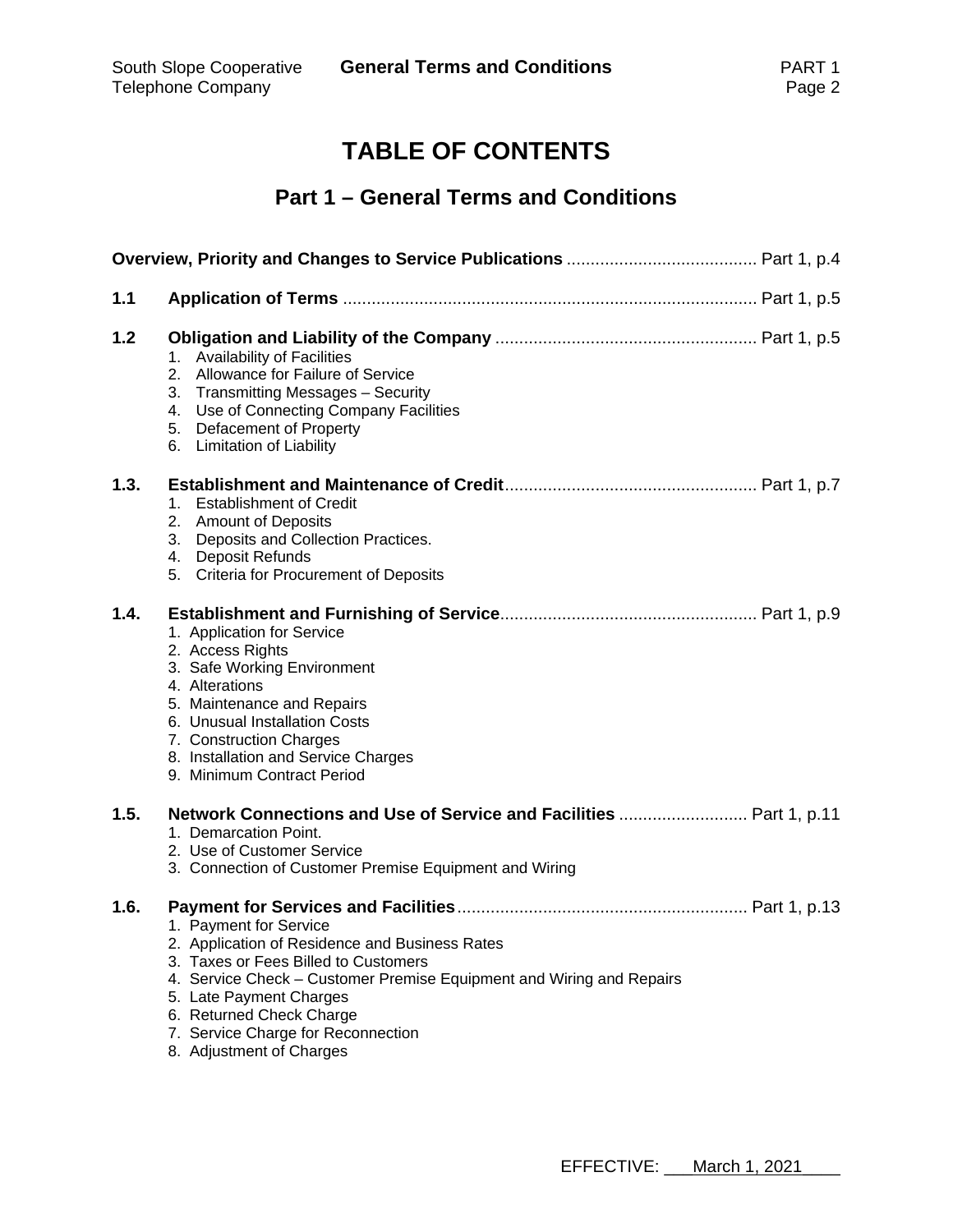| 1.8 |                              |
|-----|------------------------------|
|     | 2. Notice of Disconnection   |
| 1.1 | 1. Termination or Suspension |

## **Part 2 – Telephone Service**

| 2.1 | 1. General Information<br>2. Services<br>3. Local Calling Area                                                                                                                                    |
|-----|---------------------------------------------------------------------------------------------------------------------------------------------------------------------------------------------------|
| 2.2 |                                                                                                                                                                                                   |
| 2.3 | 1. Telephone Numbers<br>2. Telephone Directories<br>3. Directory Listings                                                                                                                         |
| 2.4 | 1. Local Operator Services<br>2. Local Directory Assistance<br>3. Toll Blocking Service<br>4. Information Service Access Blocking<br>5. Billed Number Screening Service                           |
| 2.5 | 1. Foreign Exchange Service<br>2. Off Premise Extensions<br>3. Emergency Number Service (911, E911 and NG911)<br>4. Other Service Offerings<br>5. Lifeline Assistance<br>6. Long Distance Service |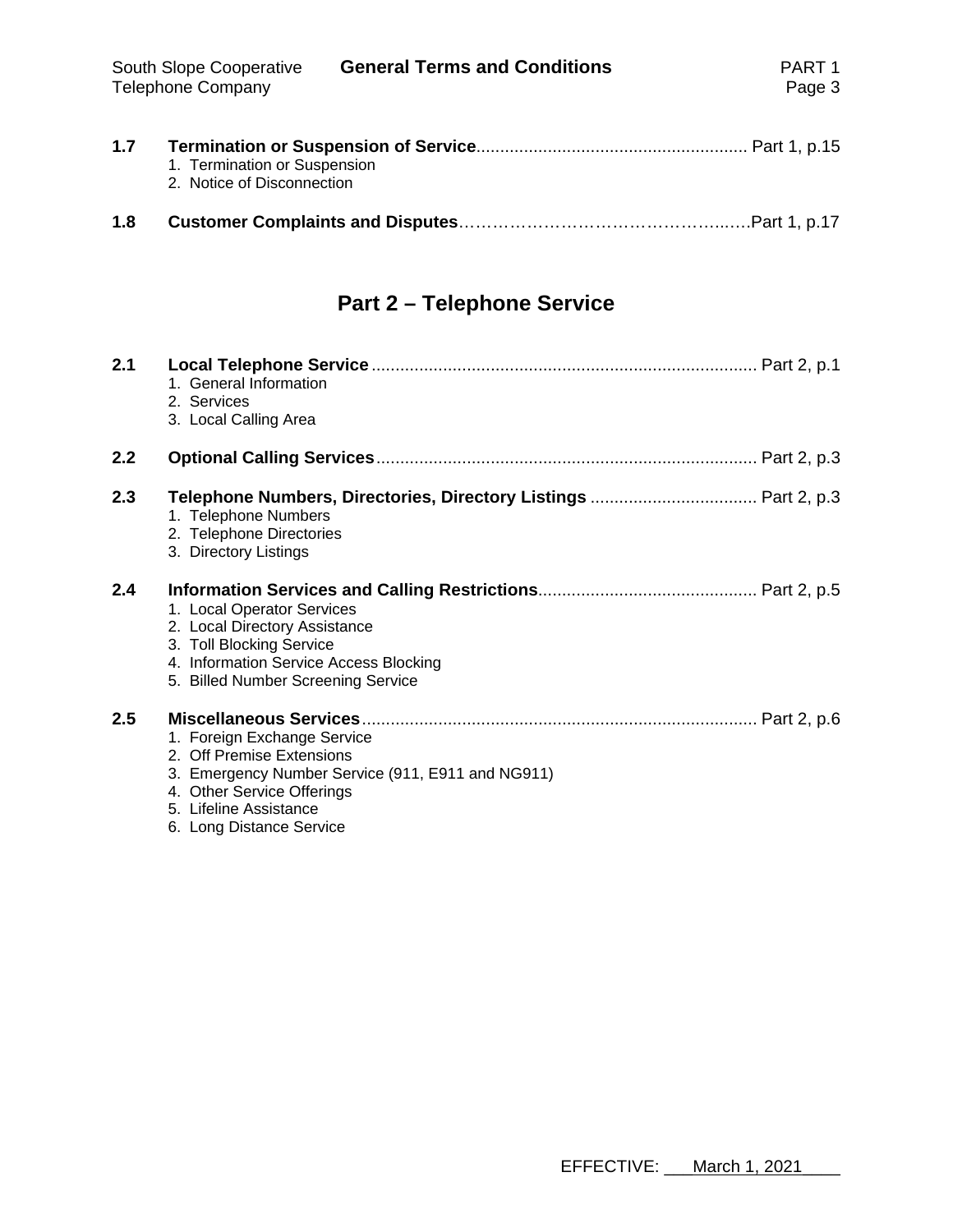## **OVERVIEW OF SERVICE PUBLICATIONS**

These Terms and Conditions and (where applicable) the following additional documents (collectively, "Service Publications") shall apply to all products and services the Company provides to customers:

Pricing Schedules. A "pricing schedule" means a service price sheet or similar pricing schedule (including related attachments) or other document that is included in Part 3 of these Terms and Conditions or that is later executed by the parties and references these Terms and Conditions. A Pricing Schedule includes the services, the pricing (including discounts and commitments, if applicable), the pricing term (if applicable) and may contain or incorporate by reference other service specific terms and conditions.

Policies. A "policy" means a Company policy that applies in accordance with its terms to any service or service capability within its scope, as may be modified by the Company from time-to-time, including the following:

- The Company's **Privacy Policy**, which can be found at Privacy Policy.
- The Company's **Acceptable Use Policy**, which is included or referenced in Part 3 of these Terms and Conditions and which can be found at Acceptable Use Policy.
- The Company's **Network Management Policy or Network Transparency Statement**, which is included or referenced in Part 3 of these Terms and Conditions and which can be found at Network Management Policy.

Service Contracts. "Service Contracts" means service orders, service contracts, service level agreements, service-specific terms and conditions and similar documents signed by or provided to the customer containing specific descriptions, pricing and other terms and conditions for products, services or service components that are not covered by these Terms and Conditions or that are in addition to or different from these Terms and Conditions.

## **PRIORITY OF SERVICE PUBLICATIONS**

The order of priority of the Company's Service Publications is:

- a. For prices: The applicable Pricing Schedule found at (a) the company's website, (b) the Price List in Part 3 of this service catalog; or (c) any service agreement signed by the customer;
- b. For Terms and Conditions: any applicable Service Contract, the Company's Policies and these Terms and Conditions; provided that for any regulated services a rule may be first in priority in any jurisdiction where the applicable law or regulation does not permit contract terms to take precedence over inconsistent terms and conditions.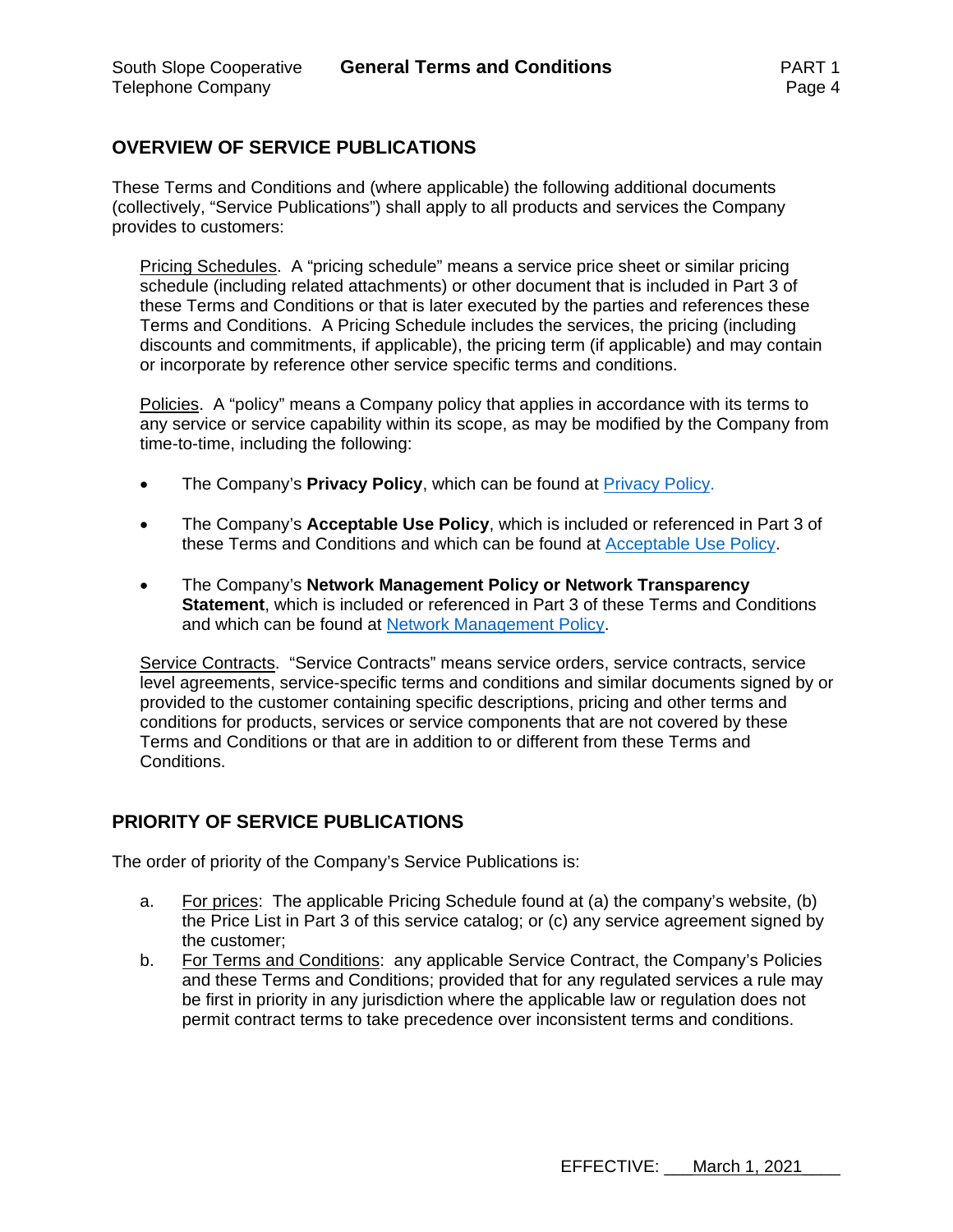If a conflict exists among provisions of the Company's Service Publications, such conflicts will be resolved in accordance with the preceding order of priority; provided that specific terms will control over general provisions and negotiated or added terms, conditions or pricing will control over standardized, published or non-negotiated terms, conditions and pricing.

## **CHANGES TO SERVICE PUBLICATIONS**

Unless otherwise provided in your Service Publications, the Company may revise its Service Publications at any time. If the Company revises a Service Publication, the revision has a materially adverse impact on customer, and the Company does not implement revisions that remedy such materially adverse impact within 30 days after receipt of notice from customer, then customer may, as customer's sole remedy, elect to terminate the affected service or service components as provided in Part 1, Section 1.7.

## **1.1 APPLICATION OF TERMS**

The General Terms and Conditions set forth in Part 1 of this Service Catalog apply to all products and services the Company provides customer pursuant to this Service Catalog and shall continue in effect so long as services are provided under this Service Catalog. To the extent applicable to any service, services are also subject to the service-specific terms and conditions set forth in other Parts of this Service Catalog.

In the event of any conflict between these General Terms and Conditions and the service-specific terms and conditions set forth in other Parts of this Service Catalog, the service-specific terms and conditions shall control.

## **1.2 OBLIGATION AND LIABILITY OF THE COMPANY**

- 1. Availability of Facilities. The Company's obligation to furnish services is dependent upon its ability to secure and retain, without unreasonable expense, suitable facilities and rights for such facilities, except as provided for in 1.4 (G) Construction Charges.
- 2. Allowance for Failure of Service. The Company does not guarantee uninterrupted working of its service or equipment. In case service is interrupted other than by the negligence or willful act of the customer, an adjustment will be made in the amount of the charges for that portion of the service rendered inoperable. Any adjustment shall apply only if the interruption continues beyond twenty-four (24) hours after first noted by the Company. Adjustment will be made in the form of a bill credit. No other liability shall in any case attach to the Company.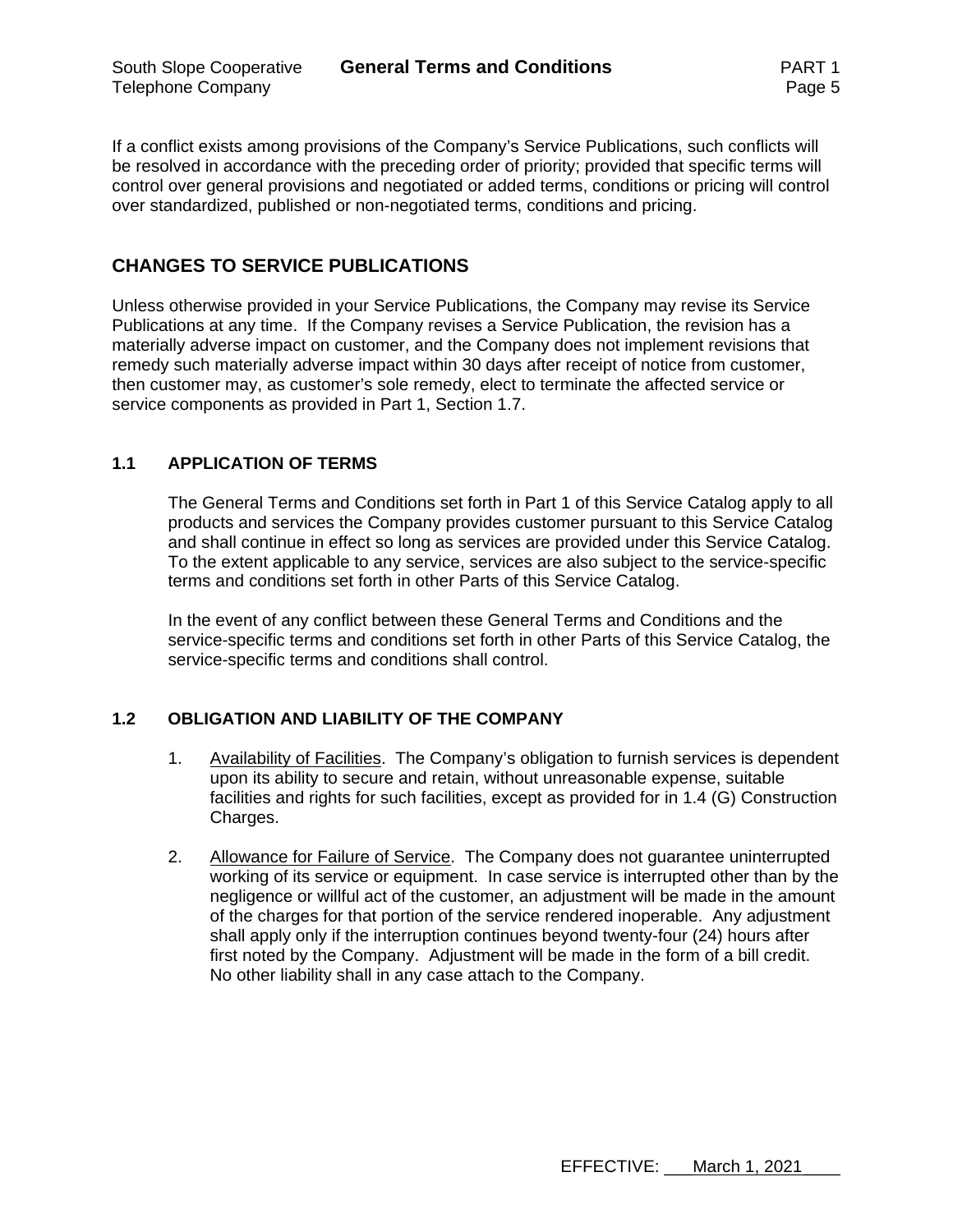- 3. Transmitting Messages Security. The Company does not transmit messages, but offers the use of its facilities, where available, for communications between parties, subject to these Terms and Conditions. Access to and use of any information or data obtained by customer or any user via use of service is at the customer or user's own risk, and the Company is not responsible for the accuracy, reliability or security of such information. The Company makes no attempt to verify accurate receipt of any messages and the Company is not responsible for any loss of data resulting from delays, non-deliveries, incorrect deliveries, viruses, e-mail filtering, service interruptions, etc. The Company makes no representations, warranties, or assurances regarding the security of any system or network or the protection or privacy of email or other information transferred or communicated through the Internet or any other system or network. The Company shall not be liable for any breach of security arising from or in connection with a customer's or user's use of service or the Company's network.
- 4. Use of Connecting Company Facilities. Facilities of other companies may be used in establishing connections to points not reached by this Company's facilities. In establishing connections with the facilities of other companies, the Company does not assume any liability for any action of the connecting company.
- 5. Defacement of Property. The Company shall exercise care in all work done on a customer's property. No liability shall attach to the Company by reason of any defacement or damage to the customers' property resulting from the existence of the Company's instruments, apparatus and associated wiring on such property, or by the installation or removal thereof, unless such defacement or damage is the result of the negligence of the Company, or its employees.
- 6. Limitation of Liability

The Company shall not be liable for any damages arising out of or relating to:

- a. service defects, service levels, delays or any service error or interruption, including interruptions or errors in routing or completing any 911 or other emergency response calls or any other calls or transmissions (except for credits explicitly set forth in this Service Catalog);
- b. interoperability, access, or interconnection of the services with applications, data, equipment, services, content or networks provided by customer or third parties;
- c. lost or altered messages or transmissions;
- d. unauthorized access to or theft, alteration, loss, or destruction of customer's (or its affiliates', users' or third parties') applications, content, data, programs, information, networks or systems;
- e. equipment, network or facility maintenance, upgrades, modifications or relocations;
- f. any loss, damage, failure, or impairment of service in connection with customer premise equipment and wiring.
- g. force majeure events such as (but not limited to) acts of God, acts of nature, strikes, fire, war, riot, acts of terrorism and government actions;
- h. service, equipment, network, or facility failure caused by the loss of power; or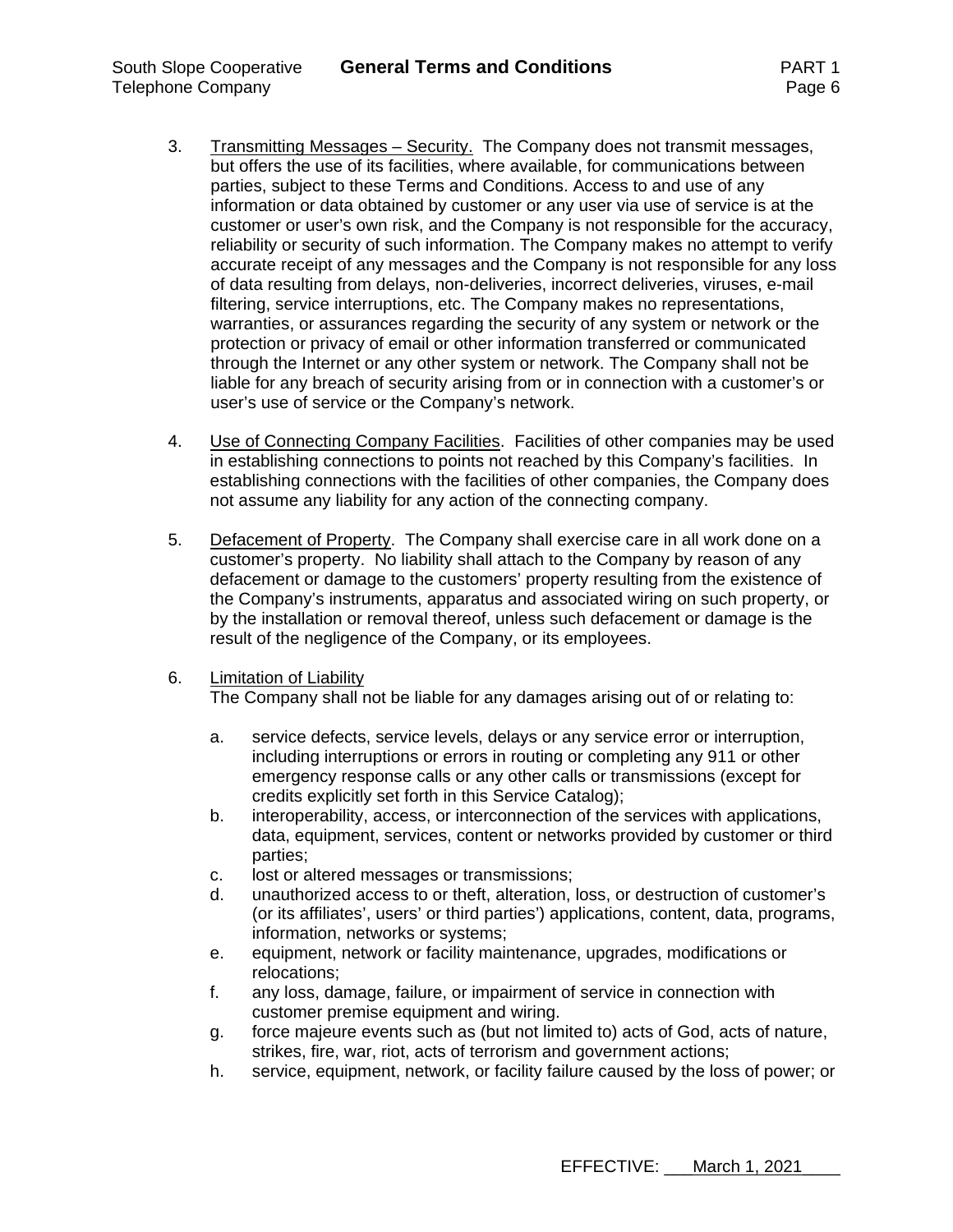i. service, equipment, network, or facility failure caused by the negligent or more culpable acts or omissions by customer (or its affiliates, users or third parties).

The customer indemnifies and saves the Company harmless against claims for libel, slander, or infringement of patents arising from combining such customer premise equipment and wiring with the facilities of the Company.

TO THE EXTENT PERMITTED BY LAW, THE COMPANY'S TOTAL LIABILITY FOR ANY CLAIM CONCERNING SERVICES OR EQUIPMENT PROVIDED UNDER THIS SERVICE CATALOG, INCLUDING FOR ANY EXPRESS OR IMPLIED WARRANTIES, IS LIMITED TO THE AMOUNT PAID FOR THE SERVICES OR EQUIPMENT WE PROVIDED, WHETHER SUCH CLAIM OR REMEDY IS SOUGHT IN CONTRACT OR TORT, INCLUDING NEGLIGENCE, STRICT LIABILITY OR OTHERWISE. TO THE EXTENT PERMITTED BY LAW, THE COMPANY SHALL NOT BE LIABLE FOR ANY CONSEQUENTIAL, INCIDENTAL, INDIRECT, PUNITIVE, SPECIAL OR TREBLED OR ENHANCED DAMAGES, INCLUDING, BUT NOT LIMITED TO LOST PROFITS, LOST BUSINESS, OR OTHER COMMERCIAL OR ECONOMIC LOSS, WHETHER SUCH DAMAGES ARE CLAIMED FOR BREACH OF CONTRACT, NEGLIGENCE OR OTHERWISE AND WHETHER OR NOT WE HAVE BEEN ADVISED OF THE POSSIBILITY OF SUCH DAMAGES.

## **1.3 ESTABLISHMENT AND MAINTENANCE OF CREDIT**

- 1. Establishment of Credit. The Company is not obligated to provide service to any individual or firm that owes for services previously rendered by the Company at the same or a different address, until arrangements have been made to liquidate such previous indebtedness to the Company. Applicants for service may be required to pay in advance of installation, the service connection, installation and/or construction charges and any recurring charges to be assessed on the first monthly bill statement. In order to ensure the payment of all charges due for its service, the Company may require any customer to establish and maintain credit in one or more of the following ways:
	- a. by authorizing a commercial credit check by the Company.1
	- b. by furnishing credit references acceptable to the Company.
	- c. by means of a cash deposit.
	- d. by advanced payment of service connection, installation, construction, and first monthly recurring service charges.
- 2. Amount of Deposits
	- a. The Company may require a deposit in order to establish service.

<sup>1</sup> Companies who make use of commercial credit checks may incur reporting obligations under Red Flag Privacy reporting rules.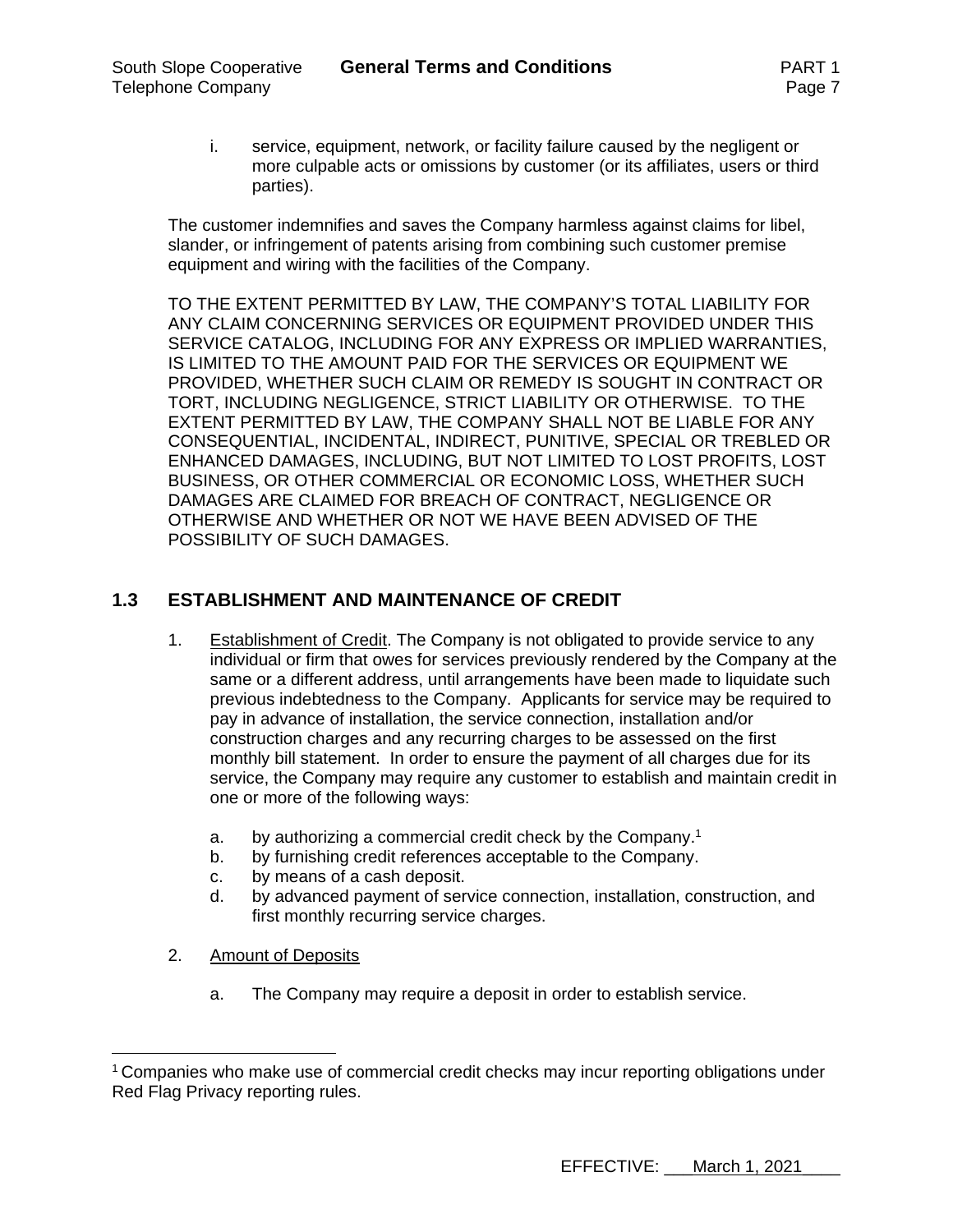- b. The amount of deposit required shall not be more than the maximum charge for three months service or as may be required by the Company in cases involving service for short periods or special occasions. The Company may require the customer to increase the amount of the deposit at any time, if the charges billed against the customer are found to warrant such an increase.
- c. The Company will maintain records which show the name and address of each depositor, the amount and date of the deposit and each transaction concerning the deposit. Unclaimed deposits shall be disposed of in accordance with law.
- d. A receipt of deposit will be furnished to each customer from whom a deposit is received. Upon customer request, duplicate receipts will be provided to customers who have lost their receipt if the deposit is substantiated by the Company records.
- 3. Deposits and Collection Practices. The fact that a deposit has been made in no way relieves the applicant or customer from complying with the Company's regulations as to advance payments and the prompt payment of bills; nor constitutes a waiver or modification of the regular practices of the Company providing for the discontinuance of service for non-payment of sums due the Company for services rendered. The Company may discontinue service to any customer failing to pay current bills regardless of the fact that such customer has made a deposit with the Company to secure payment of such bills, or has furnished the Company with a guarantee in writing for such bills.
- 4. Deposit Refunds
	- a. The deposit shall be refunded or credited to the customer after not more than 12 consecutive months of prompt payment, unless the Company has documented information which indicates the deposit is necessary to insure payment.
- 5. Criteria for Procurement of Deposits. The Company will use the following criteria to determine whether to request a deposit:
	- a. False credit information
	- b. Unsatisfactory credit history
	- c. Requests for special construction or equipment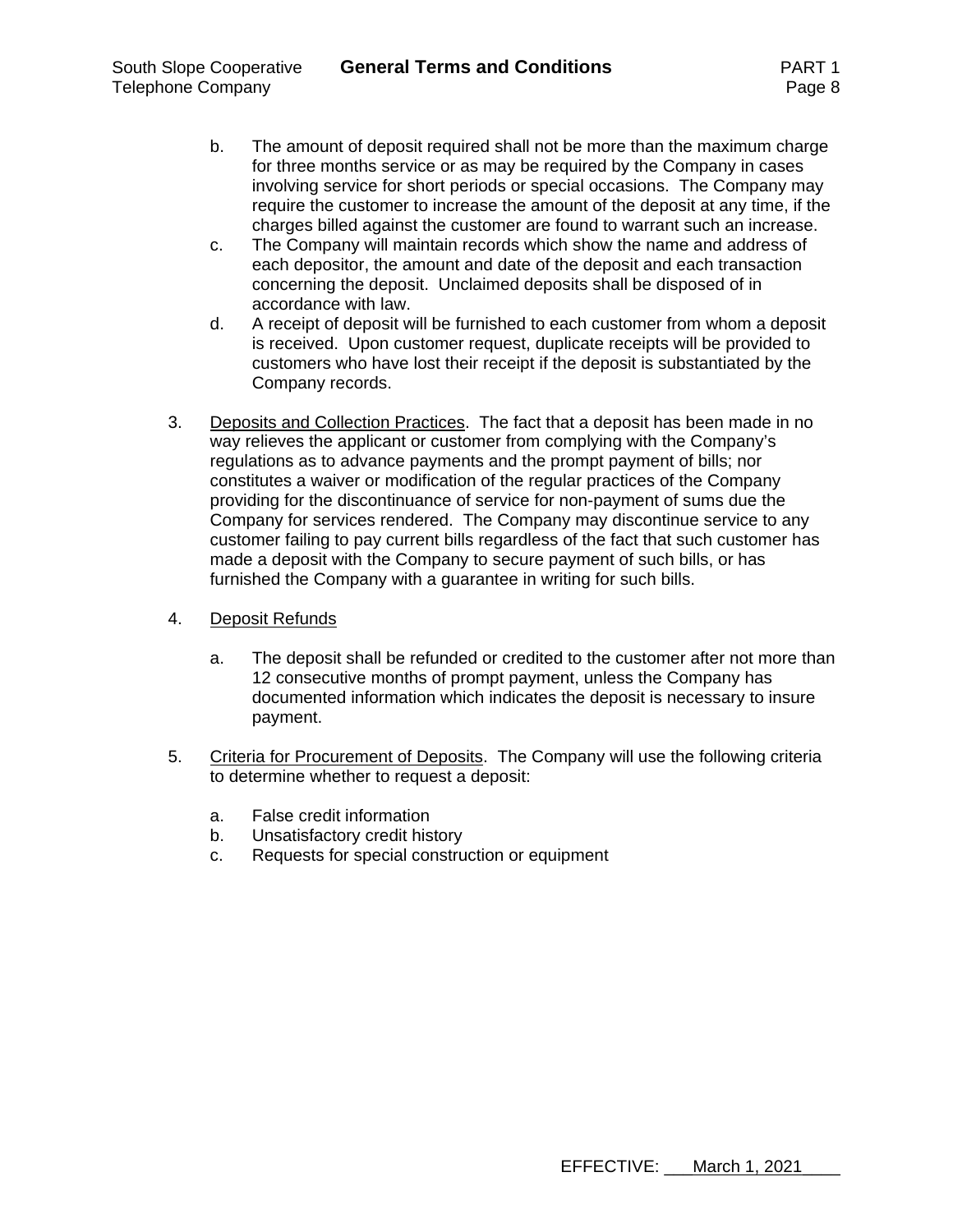## **1.4 ESTABLISHMENT AND FURNISHING OF SERVICE**

- 1. Application for Service. Applications for service may be made orally or in writing. These applications become contracts upon the establishment of service. In addition to any required deposit, applicable recurring charges will appear on the first monthly bill statement, and non-recurring service and construction charges may also be required in advance. The terms and conditions specified for such contracts are subject to these Terms and Conditions as applicable to the service to be furnished. Any change to these Terms and Conditions shall act as a modification of the contract to that extent, without further notice.
- 2. Access Rights. Customer will in a timely manner allow the Company access as reasonably required for the services to property and equipment that customer controls and will obtain at customer's expense timely access for the Company as reasonably required for the services to property controlled by third parties such as Customer's landlord. The Company will coordinate with and, except in an emergency, obtain customer's consent to enter upon customer's property and premises, which consent shall not be unreasonably withheld. Access rights include right to construct, install, repair, maintain, replace and remove equipment and/or facilities (including access lines and network facilities) and the right to use ancillary equipment space outside or within a building for customer's connection to the Company's network. Except as otherwise agreed by the Company, the customer must furnish any conduit, holes, wireways, wiring, plans, equipment, space, power/utilities and other items as the Company reasonably requires for the services and will obtain any necessary licenses, permits and consents (including easements and rights-of-way). Customer must provide the Company timely information and access to customer's facilities and equipment as the Company reasonably requires for the services, according to a mutually agreed schedule.
- 3. Safe Working Environment. Customer will ensure that the location at which the Company installs, maintains, or provides services is a safe working environment, free of Hazardous Materials and reasonably suitable for the services. For purposes of the preceding, "Hazardous Materials" mean any substance or material capable of posing an unreasonable risk to health, safety or property or whose use, transport, storage, handling, disposal or release is regulated by any law related to pollution, to protection of air, water or soil or to health and safety. The Company shall have no obligation to perform work at a location that is not a suitable and safe working environment or to handle, remove or dispose of Hazardous Materials.
- 4. Alterations. The customer agrees to notify the Company promptly whenever alterations or new construction on premises owned or leased by the customer necessitate changes in the Company's facilities. The customer agrees to pay the Company's charges for such changes.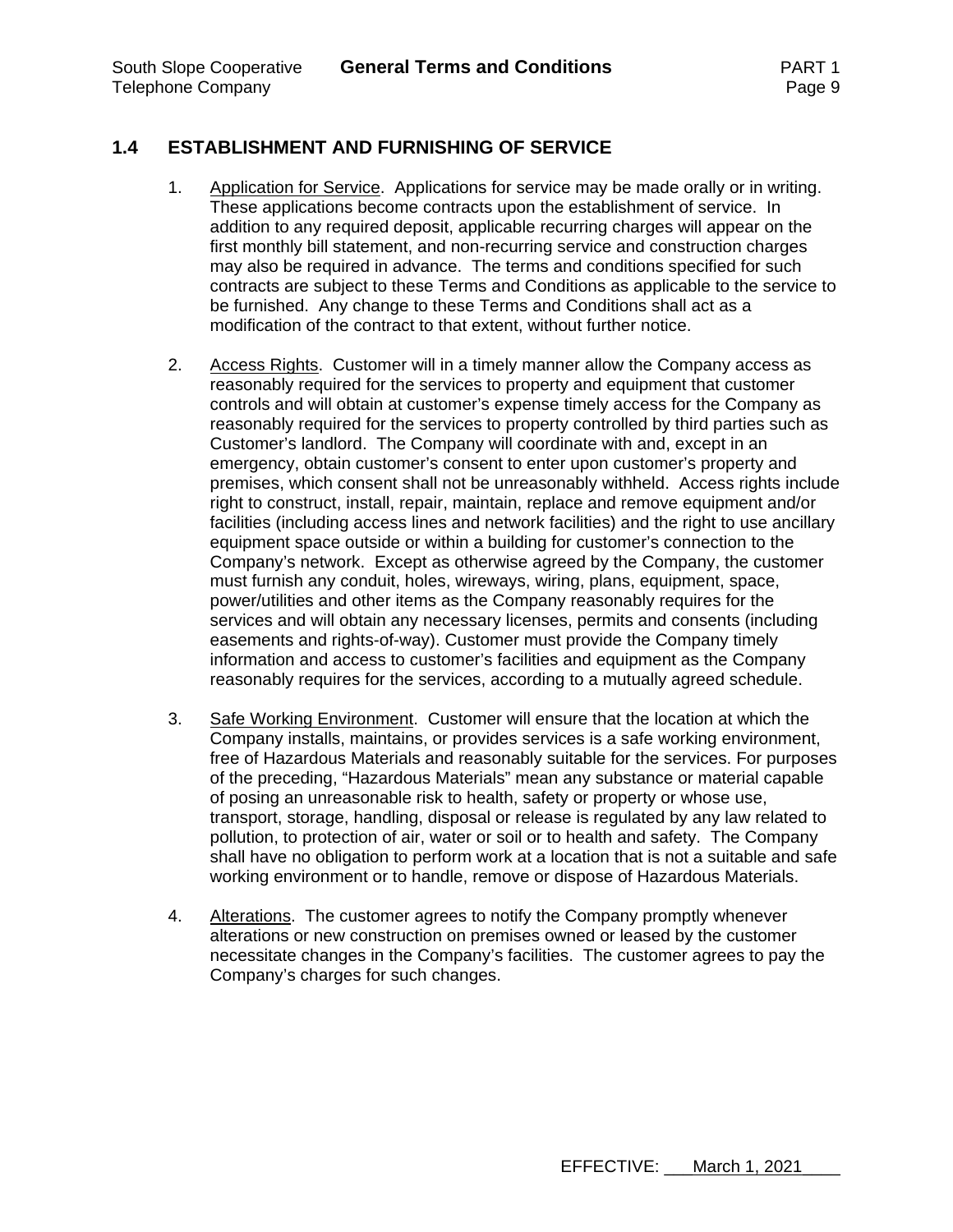- 5. Maintenance and Repairs. All expense of maintenance and repair of services or facilities provided by the Company will be borne by the Company. The customer will be held responsible for restoration or replacement costs in case of loss of, damage to, or destruction of any of the Company's facilities not due to normal use. Customers may not rearrange, disconnect, or remove or permit others to rearrange, disconnect, or remove any Company owned facility installed by the Company unless provided elsewhere in these Terms and Conditions.
- 6. Unusual Installation Costs. Where special requirements of the customer involve unusual construction or installation, the customer may be required to pay additional costs as provided elsewhere in these Terms and Conditions.
- 7. Construction Charges.
	- a. The Company may assess construction charges for the installation of facilities beyond the existing Company facilities.
	- b. The Company may assess construction charges to the appropriate party which may include, but is not limited to, the service applicant, individual owner, or land developer.
	- c. Construction charges may include all costs associated with the installation of facilities, including but not limited to, engineering, labor, legal, material, rightof-way, and contractor costs.
	- d. Full payment of construction charges is required prior to the commencement of the work.
	- e. The party paying the construction charges does not obtain any rights of ownership or any other rights pertaining to facilities installed by the Company. All facilities installed by the Company shall be under its exclusive control.
	- f. Types of Network Additions governed by Construction charges may include:
		- 1) Line Extensions
		- 2) Temporary or Speculative additions
		- 3) Special Type or Request
		- 4) Real Estate Developments and Subdivisions
		- 5) Multi-Dwelling Units or Apartment Complexes
- 8. Installation and Service Charges
	- a. Service charges for Telephone, Broadband and Cable Television services apply to connect, move, or change each individual service and facilities according to the components of work required.
	- b. The Company may allow service charges for bundled services that are lower than the sum of the individual service charges for each respective service.
	- c. Please refer to Part 3 for a listing of our Service Charges.
	- d. Service Charges are in addition to the other applicable rates and charges located in other parts of these Terms & Conditions, including Construction Charges.
	- e. Service Charges **do apply** for:
		- 1) Establishing service at the customer's request.
		- 2) Move of service from one premise to another at the customer's request.
		- 3) Account name changes at the customer's request.
		- 4) Changes of service type, features, etc. at the customer's request.
		- 5) Rearrangement or relocation of facilities at the customer's request.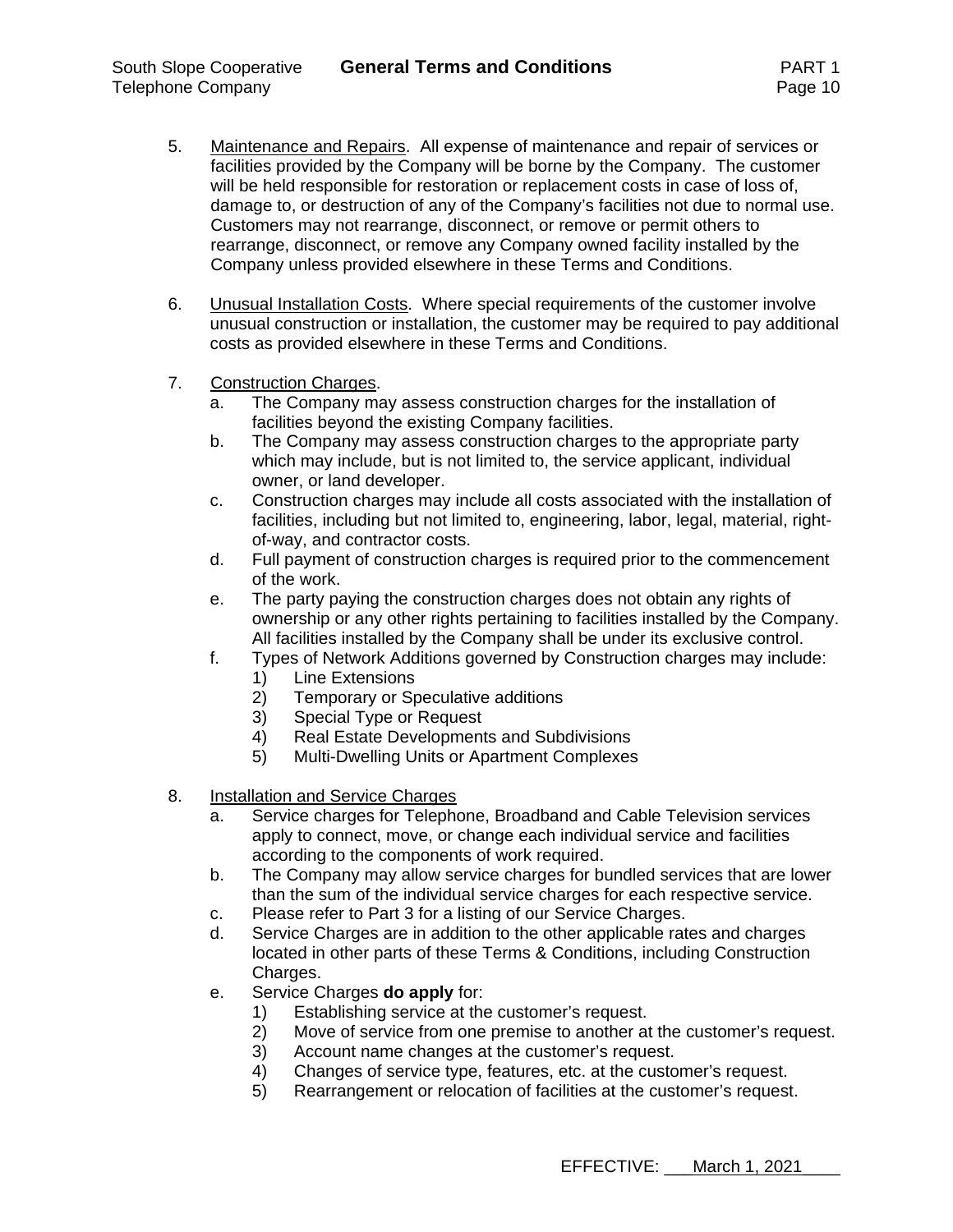- 6) Reconnecting a service after disconnection for non-payment.
- 7) Service check charges for visits to customer premises when the service trouble is determined to be caused by the customer premise equipment and wiring.
- f. Service Charges do not apply:
	- 1) When any change is made and initiated by the Company.
	- 2) When services are reestablished at a secondary location immediately following the rendering of the customer's primary location as unfit for occupancy, due to fire, flood, etc.
- 9. Minimum Contract Period
	- a. Except as specified elsewhere in these Terms and Conditions, the minimum contract period is one month from the date service or additions to service are established and the minimum charge is the authorized rate for one month. For purposes of rate administration each month is considered to have 30 days.
	- b. The Company may require a contract period longer than one month at the same location for unusual construction necessary to meet special demands and involving extra costs.

## **1.5 NETWORK CONNECTIONS AND USE OF SERVICE AND FACILITIES**

- 1. Demarcation Point. Customers are connected to the Company's network at a point of demarcation. The demarcation point is either outside or inside the premise and is typically the location where the Company's network is terminated and grounded. Connection of new inside station wiring to the network shall only be made at the demarcation point. Connections of inside station wiring to the network, and any installation of customer premise equipment, shall only be made at the demarcation point and shall be made in accordance with any applicable state or federal laws governing the installation and use of customer premise equipment and wiring. It is the customer's responsibility to ensure compliance with any applicable federal or state laws, including but not limited to Part 68 and/or Part 76 of the FCC rules, the National Electric Code, and other FCC and Iowa rules and regulations.
- 2. Use of Customer Service
	- a. Service is furnished on retail basis for residential or business use only. Service accounts are assigned to customers only, and the customer(s) in whose name the account is established will be the account owner(s) for all purposes. Account owners shall be responsible for any and all use of the subscribed service. Customers will cooperate with the Company to prevent third parties from gaining unauthorized access to services via the customer's facilities.
	- b. Services must be used in compliance with applicable Service Publications, including all applicable Company policies. Without limiting the preceding, customers shall not use services for fraudulent, abusive, unlawful, or destructive purposes or in any manner that causes interference with the Company's or another service subscriber's use of the Company-provided network.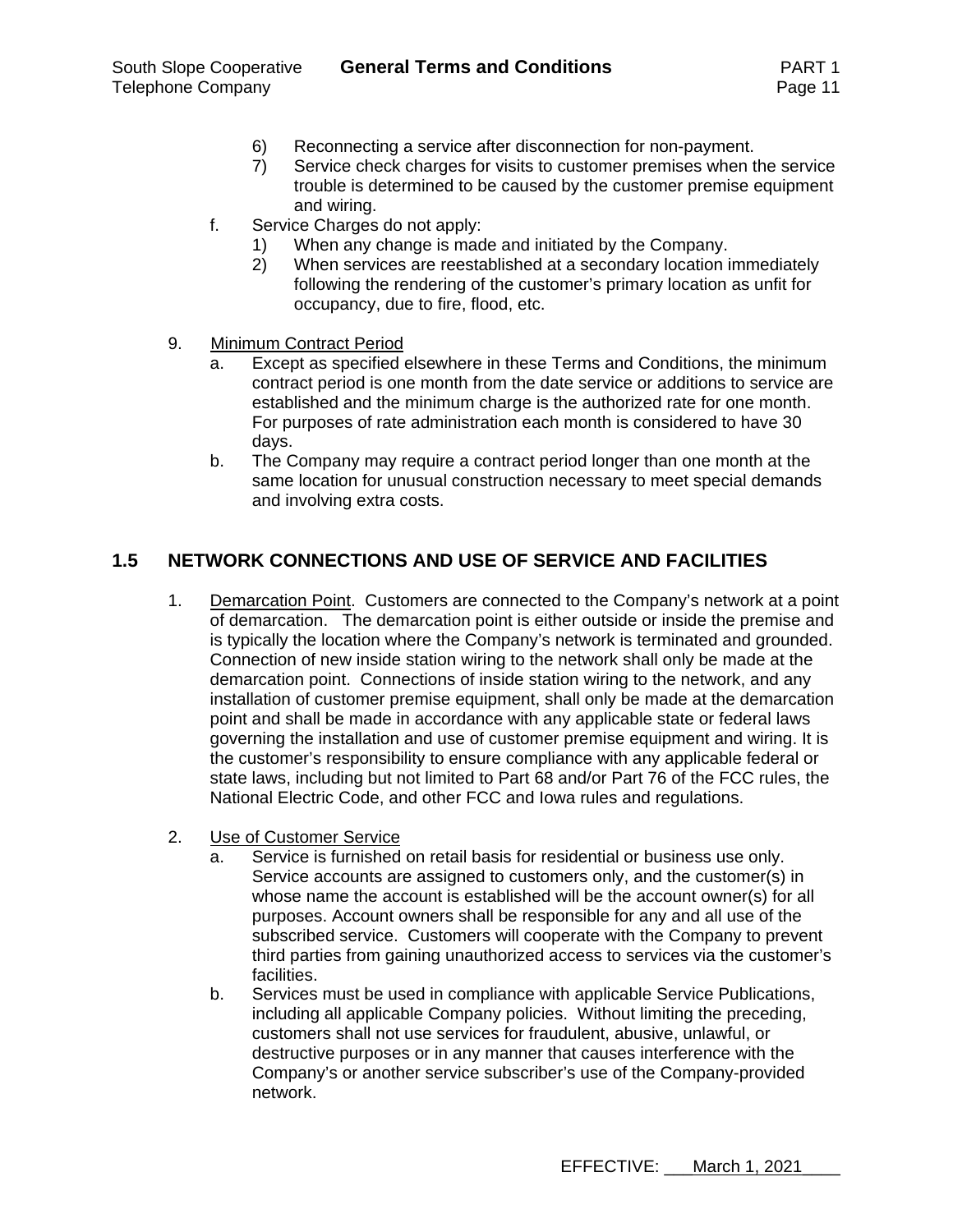- c. Services may not be resold, except as authorized in a specific Service Contract signed by authorized representatives of both the permitted reseller and the Company.
- 3. Connection of Customer Premise Equipment and Wiring
	- a. Except when leased from, licensed from, or otherwise provided by the Company, all premise equipment and wiring after the demarcation point is the property and responsibility of the property owner.
	- b. Customers may provide and install their own customer premise equipment and wiring after the demarcation point so long as no electronic or physical harm is caused to the Company's network. If the Company determines the customer premise equipment and wiring is causing or is likely to cause interference or hazard to the network, the Company will take such action as it deems necessary for the protection of the Company's network. After notification by the Company of such interference or hazard, the customer shall discontinue such use and disconnect such premise equipment and wiring. Failure of the customer to conform to this requirement may result in suspension of service.
	- c. Customers are not permitted to physically cut, improperly terminate, substantially alter, or otherwise destroy the Company's owned premise equipment and wiring before the demarcation point.
	- d. The Company's network is not represented as being adapted to the use of all customer premise equipment and wiring. The Company shall not be responsible for: (a) the through transmission of signals generated by the customer premise equipment or for the quality of or defects in, such transmission; (b) the reception of signals by the customer premise equipment.
	- e. The Company shall not be responsible to the customer if changes in criteria in these Terms and Conditions or changes in any of the facilities, operations or procedures of the Company render any customer premise equipment and wiring obsolete, or requires modification of such equipment and wiring.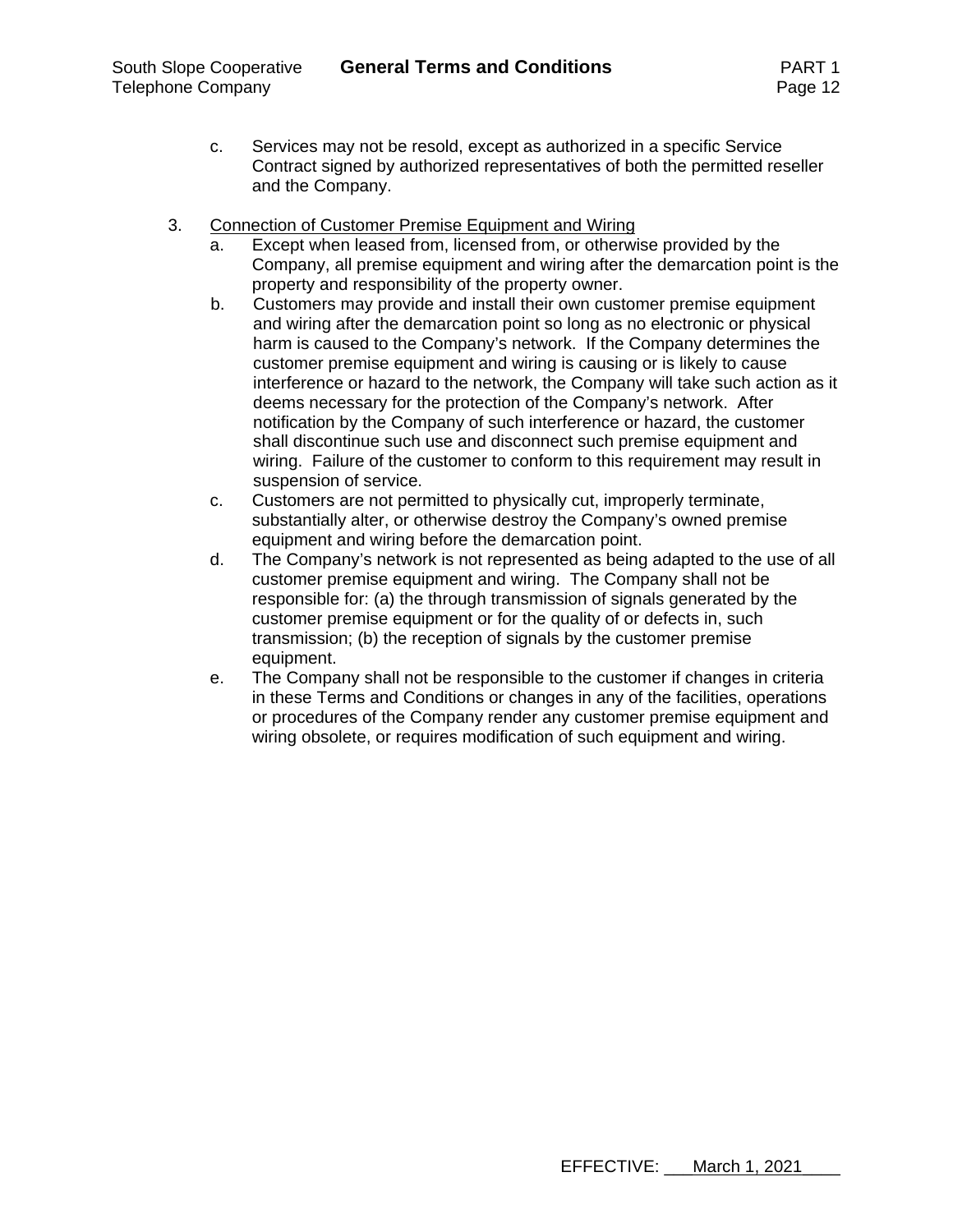- f. Where the Company leases, licenses or otherwise provides equipment, such equipment is provided to customer for the term of service and solely for use in connection with lawfully receiving and using service. All such equipment remains the property of the Company. When service is cancelled or disconnected, the customer must return any such equipment to the Company during regular business hours, Monday through Friday (except holidays). The equipment must be returned to the Company in the same condition as installed or received, except for normal wear and tear. All such equipment must be returned to the Company's business office or an alternative location designated by the Company at the time of cancelation or disconnection. If a customer is unable to travel to the Company's business office or other designated location to return the equipment, the customer may request pickup. Provision of pick-up service is solely at the Company's option and the Company's refusal or failure to provide pick-up service will not excuse the customer's obligation to return equipment. If the Company agrees to provide pick-up service, pick-up will occur during the business week and only during regular business hours. There may be a fee for pick-up, which customer will be informed of when pick-up service is requested, and which will be payable at time of pick-up. If a customer fails to return equipment at the time of cancellation or disconnection of service, the customer may be liable to the Company for an equipment recovery fee as set forth in Part 3 of these Terms and Conditions.
- g. The customer is responsible for the maintenance and safekeeping of all equipment placed in or on the customer's premises. The Company has no responsibility for replacing equipment destroyed or damaged by the customer's misuse, abuse, or neglect. In the event that any equipment provided by the Company is destroyed, damaged (ordinary wear and tear excepted), lost or stolen while in the customer's possession, the customer may be liable to the Company for an equipment recovery fee as set forth in Part 3 of these Terms and Conditions.

## **1.6 PAYMENT FOR SERVICE AND FACILITIES**

- 1. Payment for Service. Unless otherwise agreed upon, all customers shall pay for services and facilities monthly in advance. All bills for services are due not less than 20 days after the bill is rendered. When a customer is connected or disconnected, or for other cause the service received deviates by more than twenty-four consecutive hours from the normal billing period, the bill shall be prorated. If the prorating indicates a refund is due, the refund shall be accomplished by bill credit. Failure to receive a bill does not relieve the customer of the responsibility for payment.
- 2. Application of Residence and Business Rates
	- a. Residence rates apply at the following locations:
		- i. In a private residence where business listings are not provided.
		- ii. In private apartments of hotels, rooming house, or boarding houses where service is confined to the customer's use.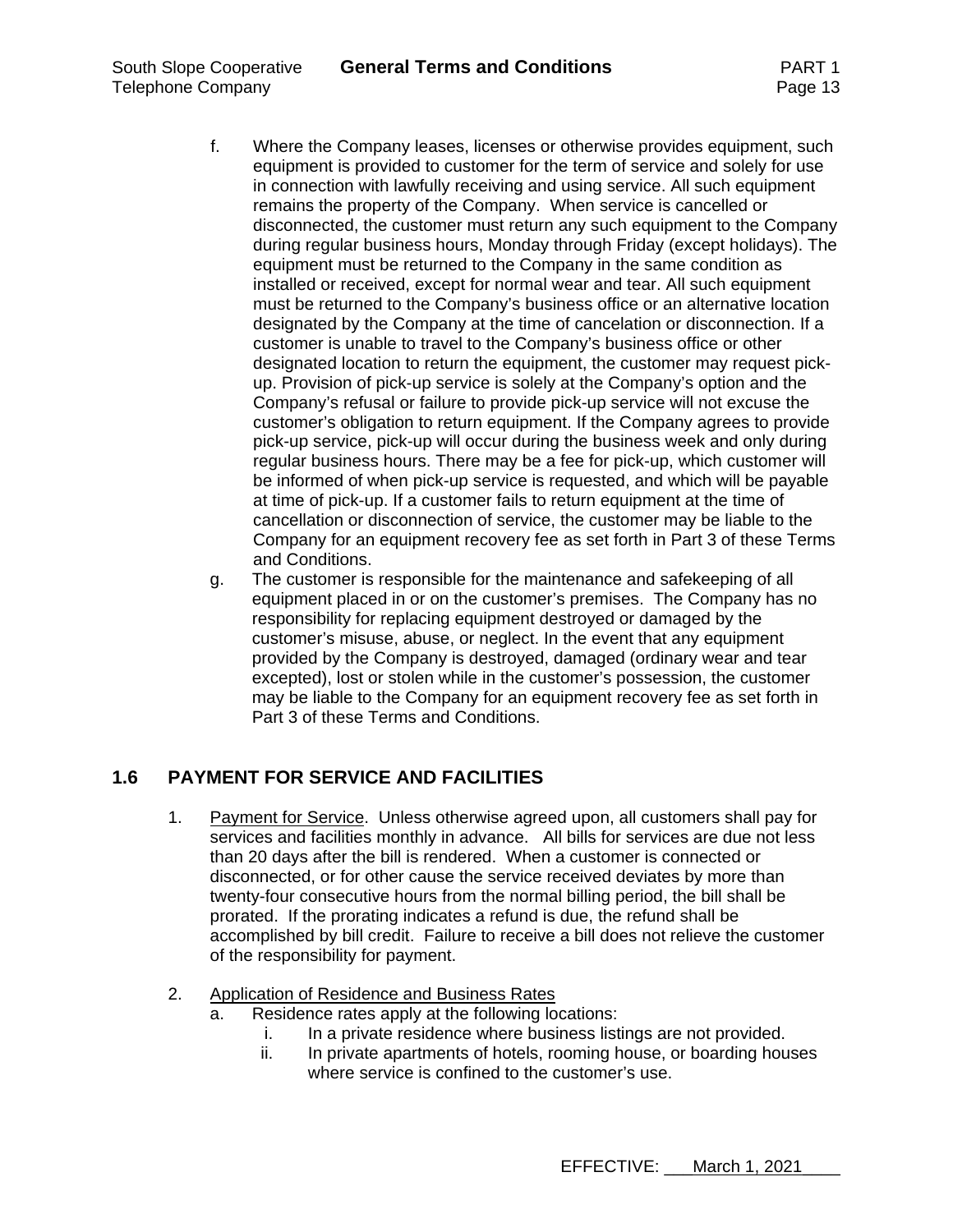- iii. In college fraternity or sorority houses where individual access line service is provided.
- b. Business rates apply at the following locations:
	- i. all locations that are not defined as a residence in (a) above.
	- ii. in any location where the listing of service at that location indicates a business, trade, or profession.
- 3. Taxes or Fees Billed to Customers
	- a. Except as otherwise expressly provided, pricing is exclusive of and customer shall be solely responsible for (i) applicable taxes (excluding those on the Company's net income) relating to the sale, transfer of ownership, installation, license, and the use or provision of service (ii) surcharges, recovery fees, customs clearances, fees, duties, levies, shipping charges, and other similar charges relating to the sale, transfer of ownership, installation, license, or the use or provision of the services and (iii) charges imposed in connection with governmentally imposed costs and fees (such as USF, PICC, payphone service provider compensation, E911 and telecommunications relay service charges, and charges authorized by the FCC and included in the Company's interstate tariffs) and the expenses incurred by the Company reasonably relating to such costs and fees.
	- b. The Company will bill and the customer shall pay all applicable taxes and other charges and fees described above (including any associated interest and penalties resulting from customer's failure to timely pay the taxes or other charges and fees), except to the extent customer provides a valid exemption certificate prior to the delivery of services.
- 4. Service Check Customer Premise Equipment and Wiring and Repairs
	- a. A service check will be performed when a customer requests the Company to perform a check of its facilities up to the demarcation point.
	- b. Where feasible, customers will also be encouraged to unplug Customer Premise Equipment or disconnect all inside wiring at the demarcation point so as to self-diagnose where their wiring or equipment may be causing an out of service condition.
	- c. A Wire Maintenance Plan is available to residential customers. A set monthly fee may cover maintenance of approved Customer Premise Equipment and Wiring.
	- d. No charges will be assessed when a service check is performed and:
		- i. The Company determines the trouble exists on the Company's side of the demarcation point; or
		- ii. The Company identifies or repairs any trouble on the customer's side of the demarcation point and the customer does purchase a wire maintenance plan.
	- e. Charges will be assessed when a service check is performed, and the customer requests the Company identify or repair any trouble on the customer's side of the demarcation point and the customer does not purchase a wire maintenance plan.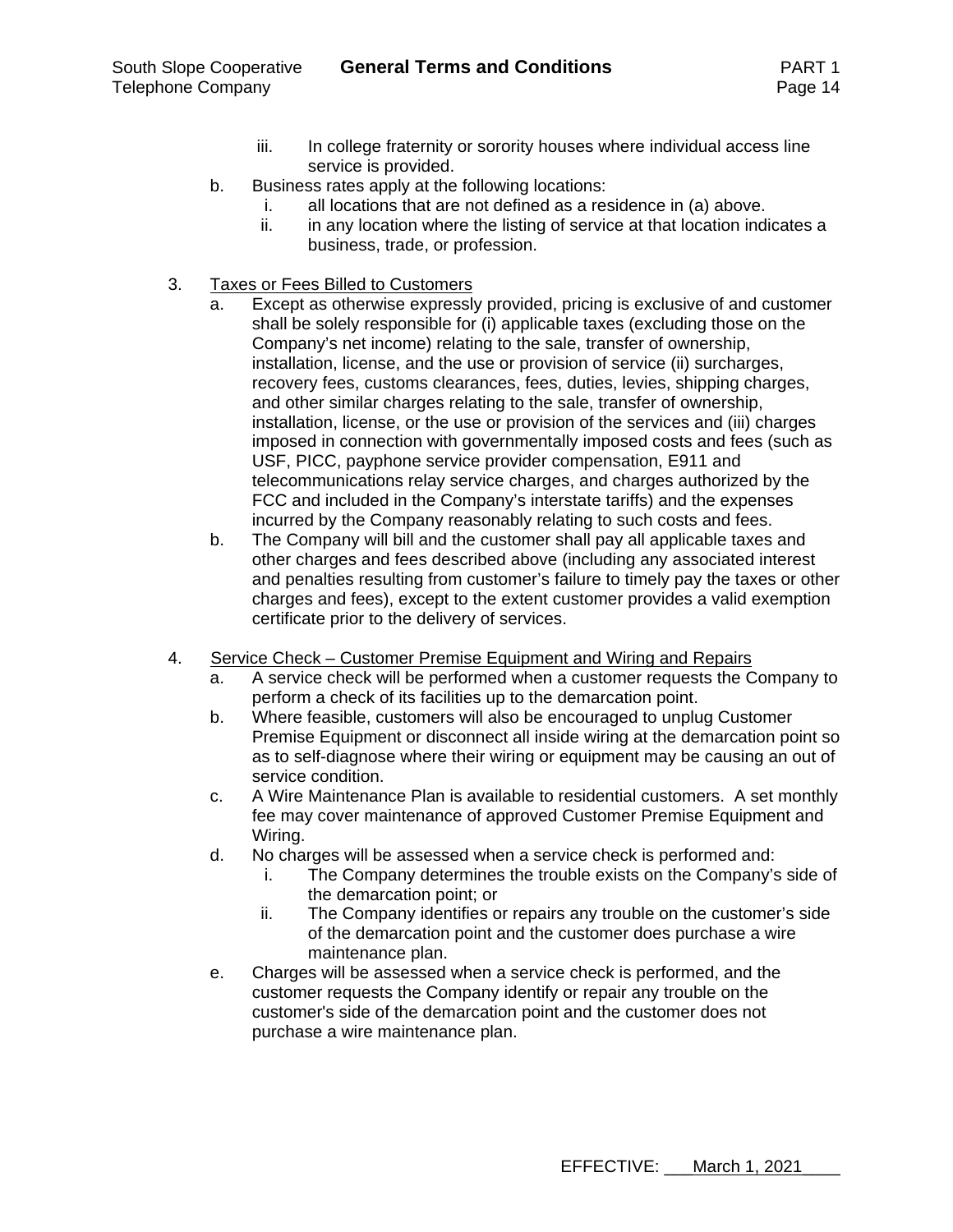- 5. Late Payment Charges
	- a. All bills for which full payment has not been received or paid before the last date for timely payment may be subject to a late payment charge.
	- b. Late payment charges shall be as listed in Part 3.
- 6. Returned Check Charge
	- a. An administrative charge may be assessed for each occasion that a check, bank draft, or electronic funds transfer item is returned unpaid to the Company.
	- b. Returned Check charges shall be as listed in Part 3.
- 7. Service Charge for Reconnection
	- a. Where service has been discontinued for non-payment of a due bill, applicable service charges as listed in Part 3 shall apply.
	- b. Where service has been discontinued for the non-payment of a due bill, the customer may be required to reestablish credit as defined in Establishment and Maintenance of Credit.
	- c. The maximum payment for restoration of service that existed prior to disconnection shall be the total past due amount, applicable nonrecurring charges and if appropriate, an Advance Payment and Deposit as specified elsewhere in these Terms and Conditions.
- 8. Adjustment of Charges. In the event of an adjustment of charges for overbilling or underbilling by the Company, a correction (refund or charge) may be made of the full amount of difference for a period not to exceed ninety days. When the period or amount for which overbilling cannot be fixed from available records, the maximum refund or credit will not exceed an estimated amount of such billing.

## **1.7 TERMINATION OR SUSPENSION OF SERVICE**

- 1. Termination or Suspension. Notwithstanding any agreed or required minimum term, service may be suspended or terminated as follows:
	- a. **Material Breach**. If customer fails to perform or observe any material term or condition of service, including non-payment of charges, and such failure continues unremedied for 30 days (5 days for customer's failure to fulfill its payment obligations, including failure to pay a required deposit) after receipt of notice, the Company may terminate (or may suspend and later terminate) the affected service.
	- b. **Materially Adverse Impact**. If the Company revises a Service Publication, and the revision has a materially adverse impact on customer and the Company does not produce a revision that remedies such materially adverse impact within 30 days after receipt of notice from customer, then customer may, as customer's sole remedy, elect to terminate the affected service on 30 days' notice to the Company, given not later than 90 days after customer first learns of the revision to the Service Publication. "Materially adverse impacts" do not include changes to standard pricing, changes required by governmental authority, or assessment of or changes to additional charges such as governmentally imposed costs and fees (such as USF, PICC, E911 and telecommunications relay charges).

EFFECTIVE: March 1, 2021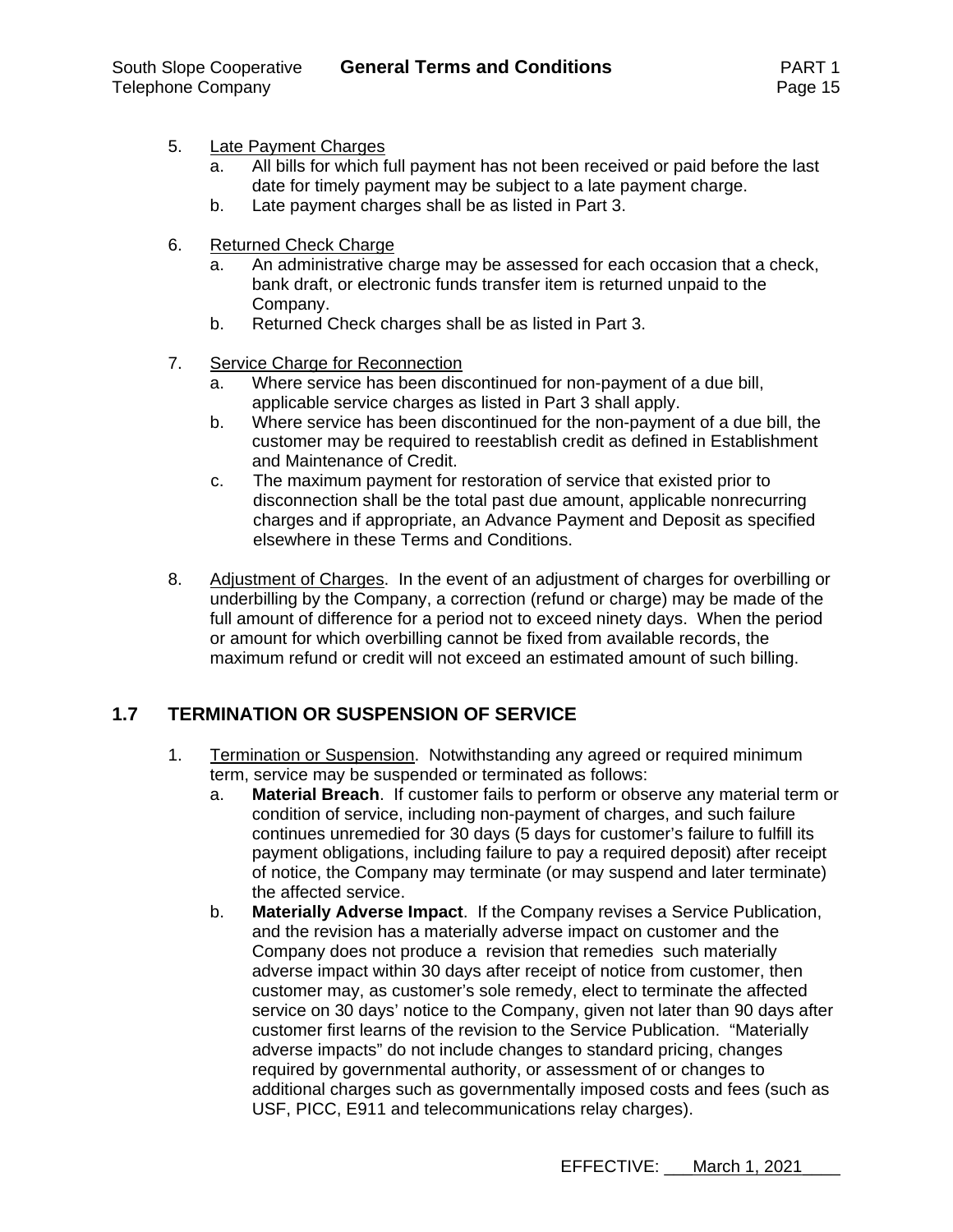- c. **AUP; External Service Threats; Government Action**. If customer fails to rectify a violation of the Acceptable Use Policy ("AUP") within 5 days after receiving notice from the Company, the Company may suspend the affected service. The Company reserves the right, however, to suspend or terminate immediately when: (i) the Company's suspension or termination is in response to multiple or repeated AUP violations or complaints; (ii) the Company is acting in response to a court order or governmental notice that certain conduct must be stopped; or (iii) the Company reasonably determines that (A) it may be exposed to sanctions, liability, prosecution or other adverse consequences under applicable law if the Company were to allow the violation to continue; (b) such violation may harm or interfere with the integrity, normal operations or security of the Company's network or networks with which the Company is interconnected or may interfere with another customer's use of the Company's services, network or the Internet; or (c) such violation otherwise presents an imminent risk of harm to the Company, the Company's customers or its or their respective users or employees.
	- d. **Fraud or Abuse**. The Company may terminate or suspend an affected service immediately by providing customer with as much advance notice as is reasonably practicable under the circumstances if customer, in the course of breaching any applicable terms of service: (i) commits a fraud upon the Company; (ii) uses the service to commit a fraud upon another party; (iii) unlawfully uses the service; (iv) abuses or misuses the Company's network or service; (v) interferes with another customer's use of the Company's network or services; (vi) engages in unsafe, abusive or excessively disruptive conduct toward the Company or the Company's employees or (vii) attempting to avoid the payment, in whole or in part, of any charges by any means or device (mere non-payment of billed charges will not be considered grounds for termination or suspension under this subsection (d)(vii)).
	- e. **Hazardous Materials**. If the Company encounters any hazardous materials at the service location, the Company may terminate the affected services or may suspend performance until customer removes and remediates the hazardous materials at customer's expense in accordance with applicable law.
	- f. **Withdrawal of Services**. The Company may discontinue providing a service by providing customer with as much advance notice as is reasonably practicable under the circumstances where the Company generally discontinues providing the service to similarly situated customers.
- 2. Notice of Disconnection. The notice of pending disconnection required by these Terms and Conditions shall be a written notice setting forth all reasons for the notice, and the final date by which the account is to be settled or specific action taken. The notice shall be considered rendered to the customer when (a) deposited in the U.S. mail with postage prepaid or (b) when sent electronically to the customer contact information on file. The final date shall be not less than five days after the notice is rendered. The notice will include a toll free or collect number where a customer can obtain additional information.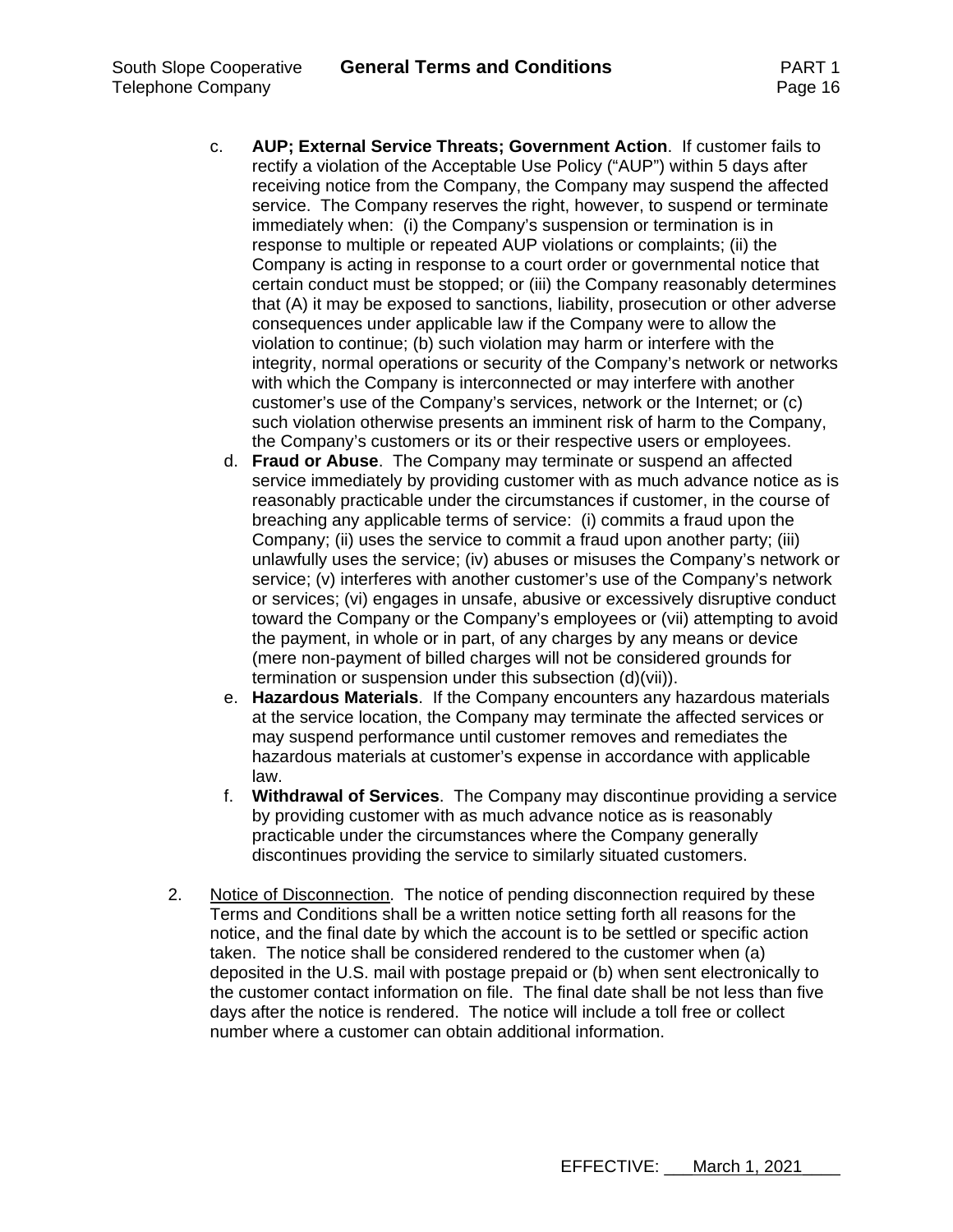## **1.8 CUSTOMER COMPLAINTS AND DISPUTES**

- 1. A customer or prospective customer may initiate a complaint with the Company on any relevant matter by telephone, in person, via email, or in writing directed to the Company at any of its offices. The customer may at any point during resolution of the complaint seek review by a Supervisor or Manager.
- 2. If the complaint is related to Telephone Service, upon investigation and final resolution by the Company, if the customer wishes further review, the customer should direct all appropriate information to the Iowa Utilities Board, Customer Service, 1375 E. Court Avenue, Room 69, Des Moines, Iowa 50319-0069, toll free at 877-565-4450, or customer@iub.iowa.gov
- 3. In the event of a dispute concerning a bill, the Company may require the customer to pay a sum of money equal to the amount of the undisputed portion of the bill. Following payment of the undisputed amount, efforts to resolve the complaint, shall be made using the procedures listed following.
- 4. Within 15 days of the bill date of a disputed bill, the Company must receive from the customer an itemized statement in writing which identifies the disputed charges and reasonably explains the basis of the dispute. Failure to comply with this requirement shall mean the bill is deemed correct and all amounts are due to the Company.
- 5. The Company shall review the customer's statement of disputed charges and shall issue a written initial determination within 15 days after receipt to set forth the Company's proposed resolution of the dispute charges.
- 6. If the customer is not satisfied with the Company's proposed resolution, the customer must advise the Company in writing within 15 days after receipt of the Company's initial determination, of the specific reasons for the dissatisfaction and provide any additional information the customer deems pertinent or relevant to the dispute.
- 7. Within 15 days after the Company's receipt of additional information, the Company shall make its final determination and resolution of the disputed charges based upon all documentation or information available to the Company.
- 8. If the customer continues to withhold payment of any disputed amounts, determined to be owed to the Company, the customer's account shall be deemed to be past due, and subject to termination.
- 9. In the event that the Company and a customer are unable to resolve a dispute, either party may refer the matter to any court with suitable jurisdiction.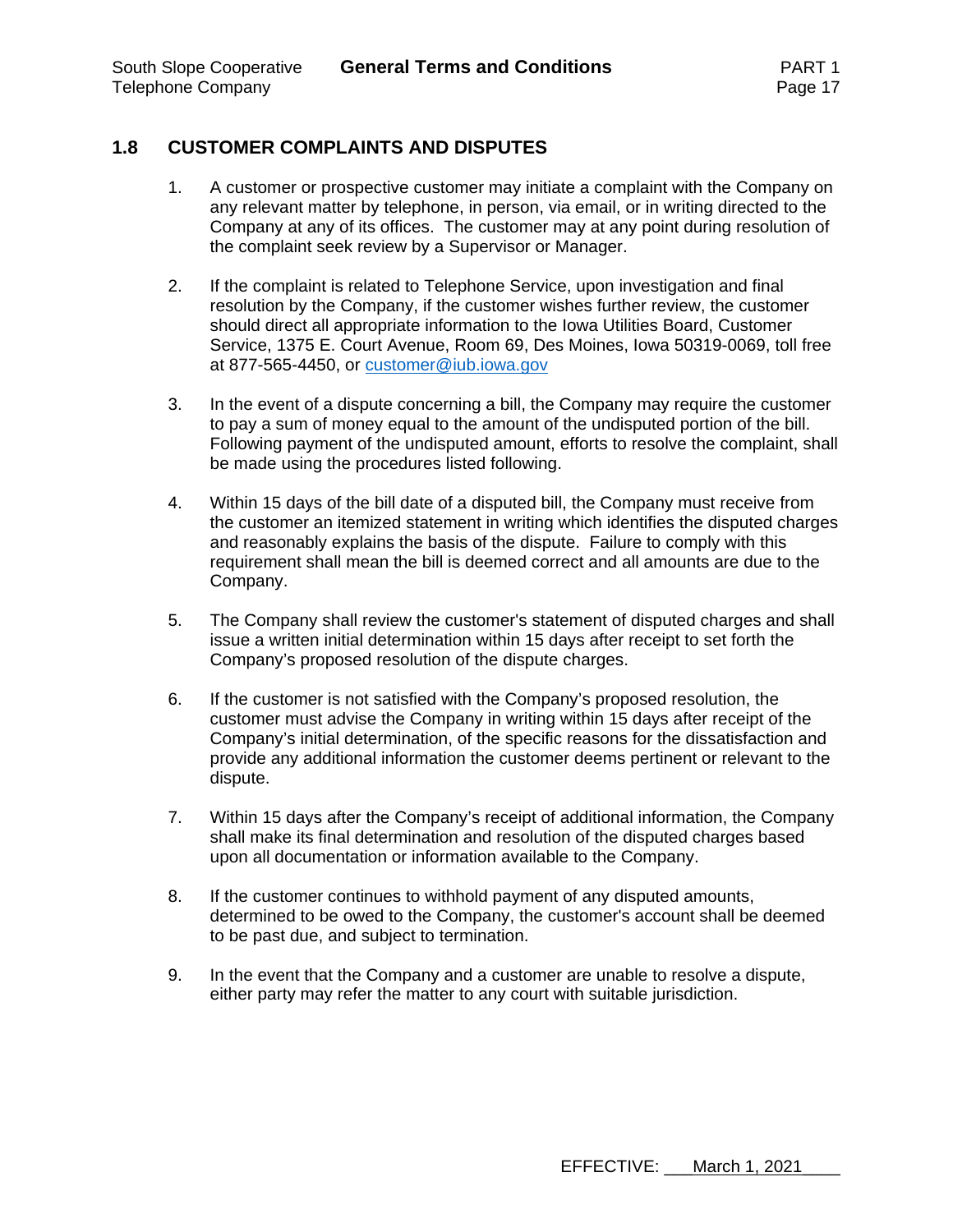## **2.1 LOCAL TELEPHONE SERVICE**

- 1. General Information
	- a. Central Office Access Lines extend between the central office equipment of the Company and the demarcation point located on the premises of the customer.
	- b. Basic Telephone Service types are shown in paragraph 2. below. The rates and charges for these services contained herein are in addition to all other applicable rates and charges located in other parts of these Terms and Conditions.
	- c. Additional Terms and Conditions applicable to Telephone service are contained in Part I – General Terms and Conditions.
- 2. Services
	- a. **Individual Access Lines** include:
		- B-1 Individual Line Business R-1 Individual Line Residence
	- b. **Advanced and High-Capacity Services** include:

Switched DS-1 Service ISDN Primary Rate Service (PRI) Voice over Internet Protocol (VoIP)

c. Service Availability Matrix

| <b>EXCHANGE NAME</b>     | <b>Business</b><br><b>Phone</b><br><b>Service</b> | <b>Residential</b><br><b>Phone</b><br><b>Service</b> |
|--------------------------|---------------------------------------------------|------------------------------------------------------|
|                          |                                                   |                                                      |
| Amana                    | X                                                 | X                                                    |
| Ely                      | X                                                 | Х                                                    |
| Fairfax                  | X                                                 | X                                                    |
| <b>Iowa City</b>         | X                                                 | X                                                    |
| Newhall                  | X                                                 | X                                                    |
| North Liberty            | X                                                 | X                                                    |
| Norway                   | X                                                 | X                                                    |
| Oxford, Solon and Tiffin | X                                                 | X                                                    |
| Swisher                  | x                                                 |                                                      |

- d. Service Descriptions
	- i. **Individual Line services** may be purchased singly or in multiples.
	- ii. **Key System Service** is intended for use with multiline customer key system equipment.
	- iii. **PBX Trunk service** is intended for use with customer PBX equipment requiring ground start operation. In addition to premise-based PBX's included, hosted PBXs that rely on a managed service provider to perform PBX functions in 'the cloud' are also included.
	- iv. **High Capacity services** include multiple connections to the PSTN within the same service regardless of the technology used (Switched DS-1/PRI, ISDN Primary Rate Service, or SIP-Based Service/VoIP).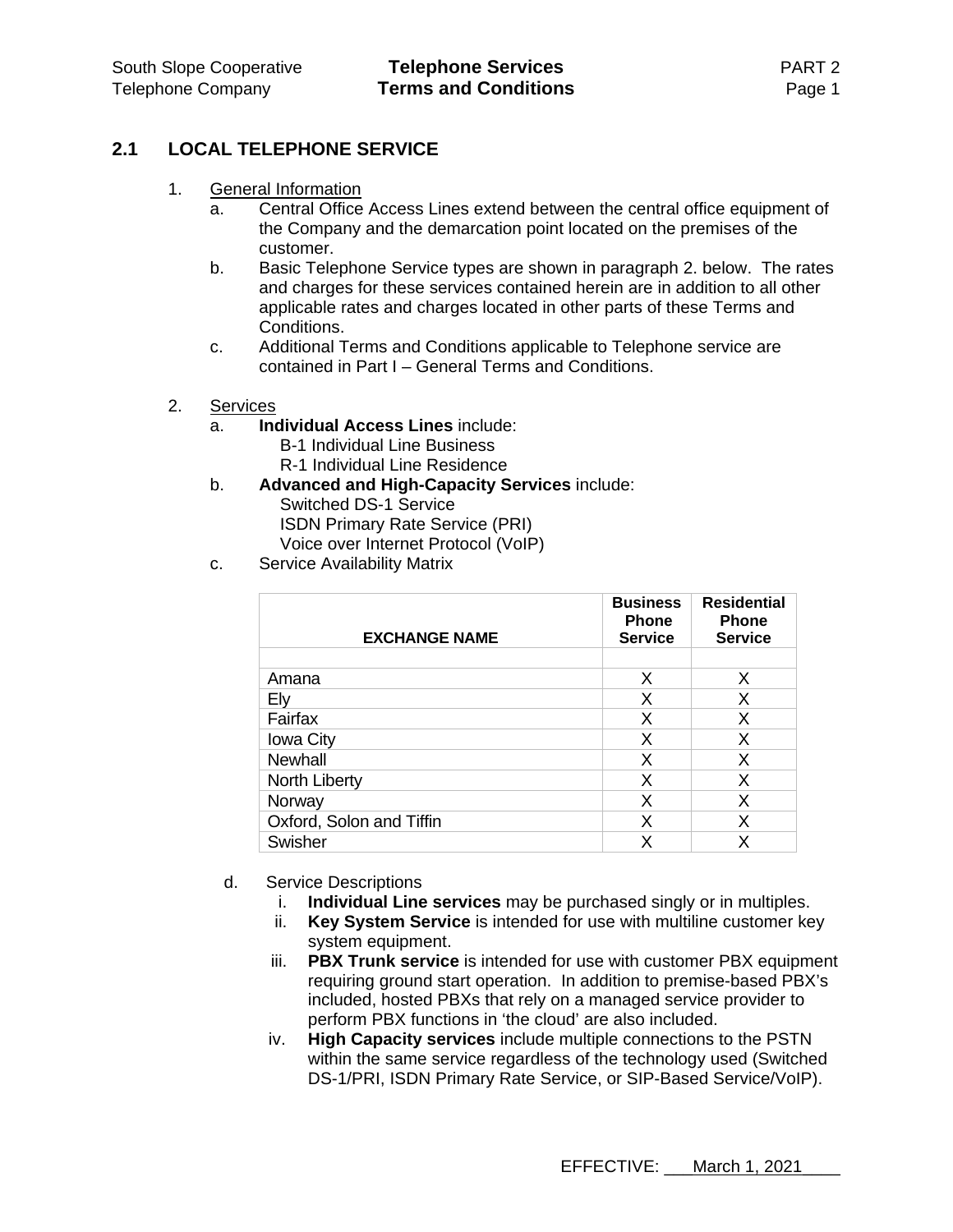v. **Temporary or Vacation Suspension** is available for vacation purposes at a reduced rate upon customer request. This service is allowed when a customer is away from their premises for an extended time in the event of vacation, emergency, relocation, military service, or other purposes deemed reasonable by management. Other service charges may apply for the suspension and subsequent restoral of service. The rates may be billed in total prior to the establishment of vacation rate service, or monthly, at the option of the Company. The minimum period for which this service may be provided is 30 days; the maximum is 365 days during any 12-month period.

## 3. Local Calling Area

This chart provides Company exchange areas and the additional localities outside of the exchange to which customers can call without toll charges.

| <b>EXCHANGE NAME</b> | EAS (EXTENDED AREA SERVICE) INCLUDED IN THE<br><b>LOCAL CALLING AREA</b>                                                                                                                                                                                                                       |
|----------------------|------------------------------------------------------------------------------------------------------------------------------------------------------------------------------------------------------------------------------------------------------------------------------------------------|
| Amana                | One-Way EAS - Atkins, Blairstown, Cedar Rapids-Marion<br>and Wellman                                                                                                                                                                                                                           |
|                      | Two-Way EAS - Ely, Fairfax, Guernsey, Hartwick, Hills,<br>Ladora, Newhall, North Liberty, Norway, Sharon<br>Center, Swisher, Victor, West Branch, West Liberty,<br>Kalona                                                                                                                      |
|                      | Two-Way Cooperative - Oxford, Solon, Tiffin                                                                                                                                                                                                                                                    |
| Ely                  | One-Way EAS - Atkins, Blairstown and Wellman<br>Two-Way EAS - Amana, Cedar Rapids-Marion, Fairfax,<br>Guernsey, Hartwick, Hills, Ladora, Newhall, North<br>Liberty, Norway, Sharon Center, Swisher, Victor, West<br>Branch, West Liberty, Kalona                                               |
|                      | Two-Way Cooperative - Oxford, Solon, Tiffin                                                                                                                                                                                                                                                    |
| Fairfax              | One-Way EAS - Blairstown and Wellman<br>Two-Way EAS - Amana, Atkins, Cedar Rapids-Marion,<br>Ely, Guernsey, Hartwick, Hills, Ladora, Newhall, North<br>Liberty, Norway, Sharon Center, Swisher, Victor, West<br>Branch, West Liberty, Kalona<br>Two-Way Cooperative - Oxford, Solon, Tiffin    |
| Newhall              | One-Way EAS - Blairstown and Wellman<br>Two-Way EAS - Amana, Atkins, Cedar Rapids-Marion,<br>Ely, Fairfax, Guernsey, Hartwick, Hills, Ladora, North<br>Liberty, Norway, Sharon Center, Swisher, Van Horne,<br>Victor, West Branch, West Liberty<br>Two-Way Cooperative - Oxford, Solon, Tiffin |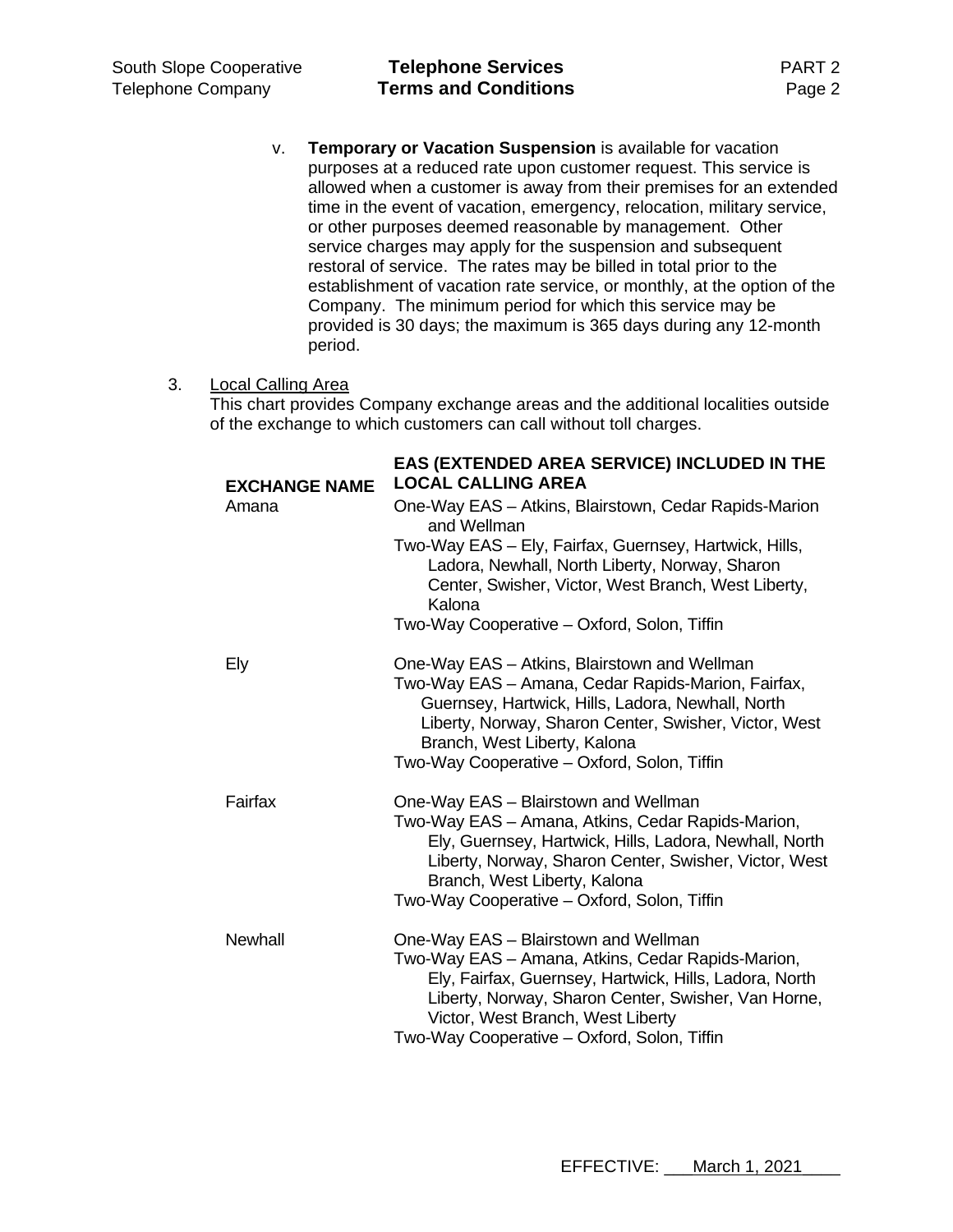| <b>South Slope Cooperative</b><br><b>Telephone Company</b> | <b>Telephone Services</b><br><b>Terms and Conditions</b>                                                                                                                                                                                                                                                                                                                     | PART <sub>2</sub><br>Page 3 |
|------------------------------------------------------------|------------------------------------------------------------------------------------------------------------------------------------------------------------------------------------------------------------------------------------------------------------------------------------------------------------------------------------------------------------------------------|-----------------------------|
| <b>EXCHANGE NAME</b><br>North Liberty                      | EAS (EXTENDED AREA SERVICE) INCLUDED IN THE<br><b>LOCAL CALLING AREA</b><br>One-Way EAS - Atkins, Blairstown and Wellman<br>Two-Way EAS - Amana, Cedar Rapids-Marion, Ely,<br>Fairfax, Guernsey, Hartwick, Hills, Iowa City, Ladora,<br>Newhall, Norway, Sharon Center, Swisher, Victor,<br>West Branch, West Liberty, Kalona<br>Two-Way Cooperative - Oxford, Solon, Tiffin |                             |
| Norway                                                     | One-Way EAS - Wellman<br>Two-Way EAS - Amana, Atkins, Blairstown, Cedar Rapids-<br>Marion, Ely, Fairfax, Guernsey, Hartwick, Hills,<br>Ladora, Newhall, North Liberty, Sharon Center,<br>Swisher, Victor, West Branch, West Liberty, Kalona<br>Two-Way Cooperative - Oxford, Solon, Tiffin                                                                                   |                             |
| Oxford, Solon and<br><b>Tiffin</b>                         | One-Way EAS - Atkins, Blairstown and Wellman<br>Two-Way EAS - Amana, Cedar Rapids-Marion, Ely,<br>Fairfax, Guernsey, Hartwick, Hills, Iowa City, Ladora,<br>Newhall, North Liberty, Norway, Sharon Center, Victor,<br>West Branch, West Liberty, Kalona                                                                                                                      |                             |
| Swisher                                                    | One-Way EAS - Atkins, Blairstown and Wellman<br>Two-Way EAS - Amana, Cedar Rapids-Marion, Ely,<br>Fairfax, Guernsey, Hartwick, Hills, Ladora, Newhall,<br>North Liberty, Norway, Sharon Center, Victor, West<br>Branch, West Liberty, Kalona<br>Two-Way Cooperative - Oxford, Solon, Tiffin                                                                                  |                             |

## **2.2 OPTIONAL CALLING SERVICES**

We offer a number of optional calling services such as Caller ID, Call Forwarding, Call Waiting, and others. Please call our office or check our website at https://www.southslope.com/phoneservice-calling-features/ for more information on the services we offer. You may need to pay an additional charge for these services, and those charges are listed in the Service Price list in Part 3.

## **2.3 TELEPHONE NUMBERS, DIRECTORIES AND DIRECTORY LISTINGS**

- 1. Telephone Numbers
	- a. The customer has no proprietary right in the telephone number or any right to continuance of service from any specific central office, and the Company may assign or change the telephone number, the central office designation, or both, as is necessary in the conduct of its business or subject to any porting requirements.
	- b. When services are discontinued, telephone numbers will be held from use (aged) according to industry standards before reassignment.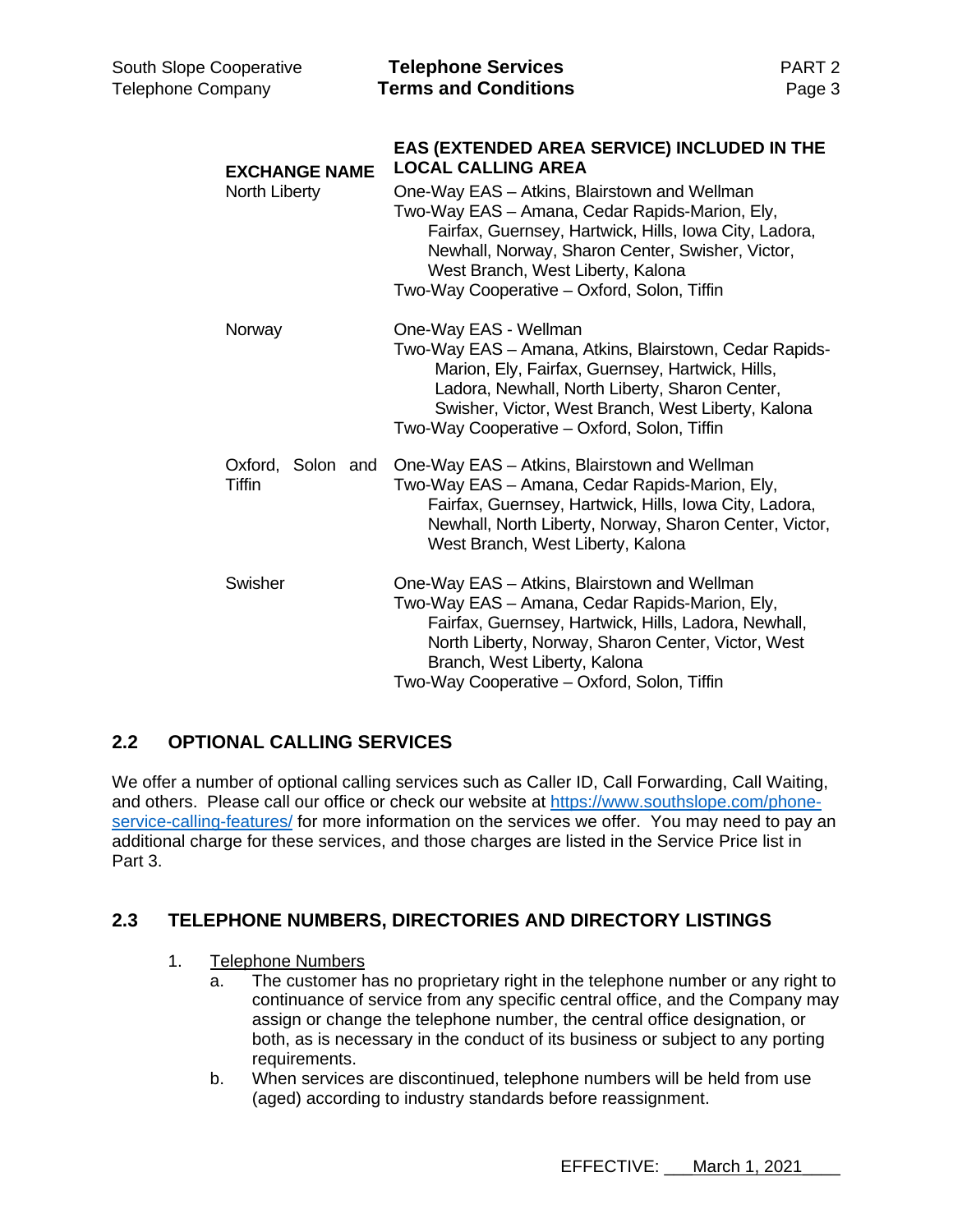### 2. Telephone Directories

The Company publishes and distributes telephone directories to its customers.

Where the Company does not publish a directory, the customer will hold the Company harmless for damages due to errors or omissions in directory listings.

Where the Company does publish and distribute directories, any claims for damages due to errors or omissions in directory listings will be limited to prorated charges for the customer service that is affected. In the case of extra listings in the alphabetical section of the directory for which a charge is made, the Company's liability shall be limited to an amount not to exceed the established rate for such listing for the directory period in which the error or omission occur.

The Company will normally publish and distribute a directory annually containing the serving exchange listings for each Central Office Access Line without charge. Additional directories may be furnished at the discretion of the Company. Directories containing listings for other areas may be provided at a nominal charge. Directories are furnished to customers as an aid in the use of the telephone service. The Company reserves the right to charge for directories issued in replacement of directories.

Where services are provided through a local resale/shared use supplier, the Company shall provide the resale/shared use supplier a directory in accordance with these Terms and Conditions. The local resale/shared use supplier shall be responsible for providing local exchange telephone directories to its customers or users.

#### 3. Directory Listings

Directory listings remain the property of the Company and are not to be reproduced without the permission of the Company. The following options are available to customers regarding the alphabetic section of the white pages of the telephone directory for business or residence customers.

- a. A **Primary listing,** which may include the name, address and telephone number of the individual, organization, firm, or corporation for whom the service has been contracted, will be furnished at no charge.
	- i. Listings will be limited to such information as is necessary for proper identification.
	- ii. The length of a listing may be limited by the use of abbreviations where the clarity of the listing and the identification of the customer will not be impaired.
	- iii. The Company may refuse to insert any listing which, in its judgment does not facilitate the use of the directory.
- b. **Additional listings** may be furnished with business or residence service for persons who occupy the same premises at the rates shown above. An additional listing may include the same address and telephone number as the primary listing.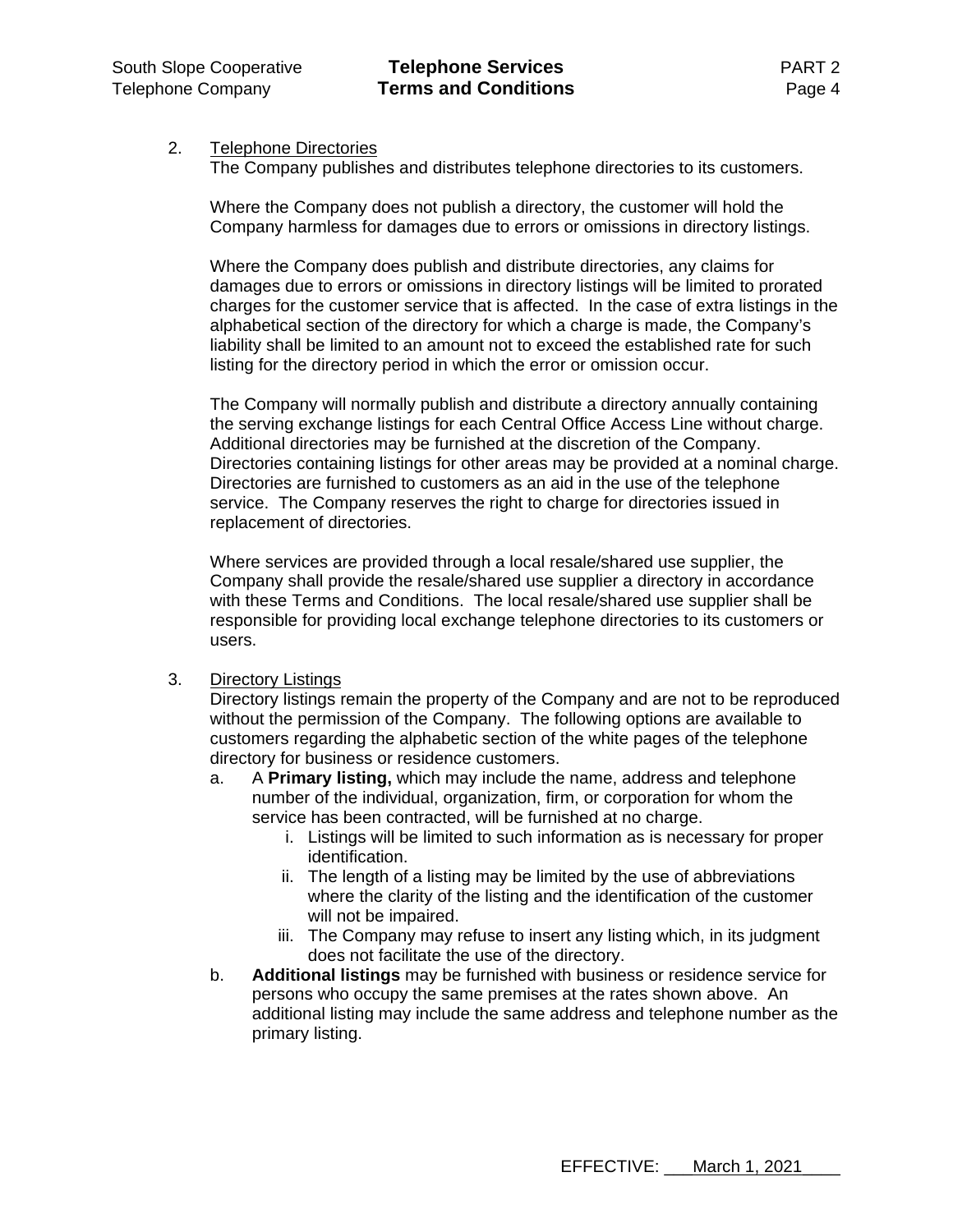- c. **An Alternate call listing** refers a calling party to certain other telephone numbers such as after business hours, on Sundays, holidays, or if there is no answer on the first listed number. Where the alternate call number is that of another customer, the listing will be furnished only with written approval of the other customer.
- d. **A Foreign or nonsubscriber listing** is furnished to customers requesting that their listing be included in a directory of an exchange other than that from which service is rendered. The rate for a foreign company listing will be the rate of the company in whose directory the listing appears.
- e. **Unlisted Service** indicates the customer listing is omitted from the directory but otherwise posted on the directory assistance records and the telephone number will be given out upon request.
- f. **Private service** is the omission of a customer's listing from both the telephone directory and directory assistance records.
	- i. When private service is to be furnished, the customer will hold the Company harmless from any damages which might arise and will absolve the Company from any responsibility for the failure of the customer to receive calls because of the private listing.
	- ii. No charge will apply for private service for customers having other listed service.
- g. The charge for additional, alternate, or private listings is effective the day the directory assistance record is posted.

## **2.4 INFORMATION SERVICES AND CALLING RESTRICTIONS**

- 1. Local Operator Services
	- a. Customers can access local operator services by dialing "0" (0 minus) for assistance in placing a call.
	- b. Local calls may be completed or billed with live or mechanical assistance by a third party under contract with the Company.
	- c. Calls may be billed collect to the called party, to an authorized third-party number, or to the originating line. Local calls may be placed on a station to station basis or to a specified party (Person-to-Person), or designated alternate.
	- d. The following operator assisted calls are exempt from operator surcharges:
		- i. Calls to designated Company numbers for official Company business.
		- ii. Emergency calls to authorized civil agencies.
		- iii. Operator dialed calls to re-establish a call which has been interrupted due to a service failure; to establish a call where Company service problems prevent completion; or to complete a call for a calling party who identifies that they are unable to call due to a disability.
- 2. Local Directory Assistance
	- a. Customers can access local directory assistance by dialing "411" for assistance in determining a telephone number.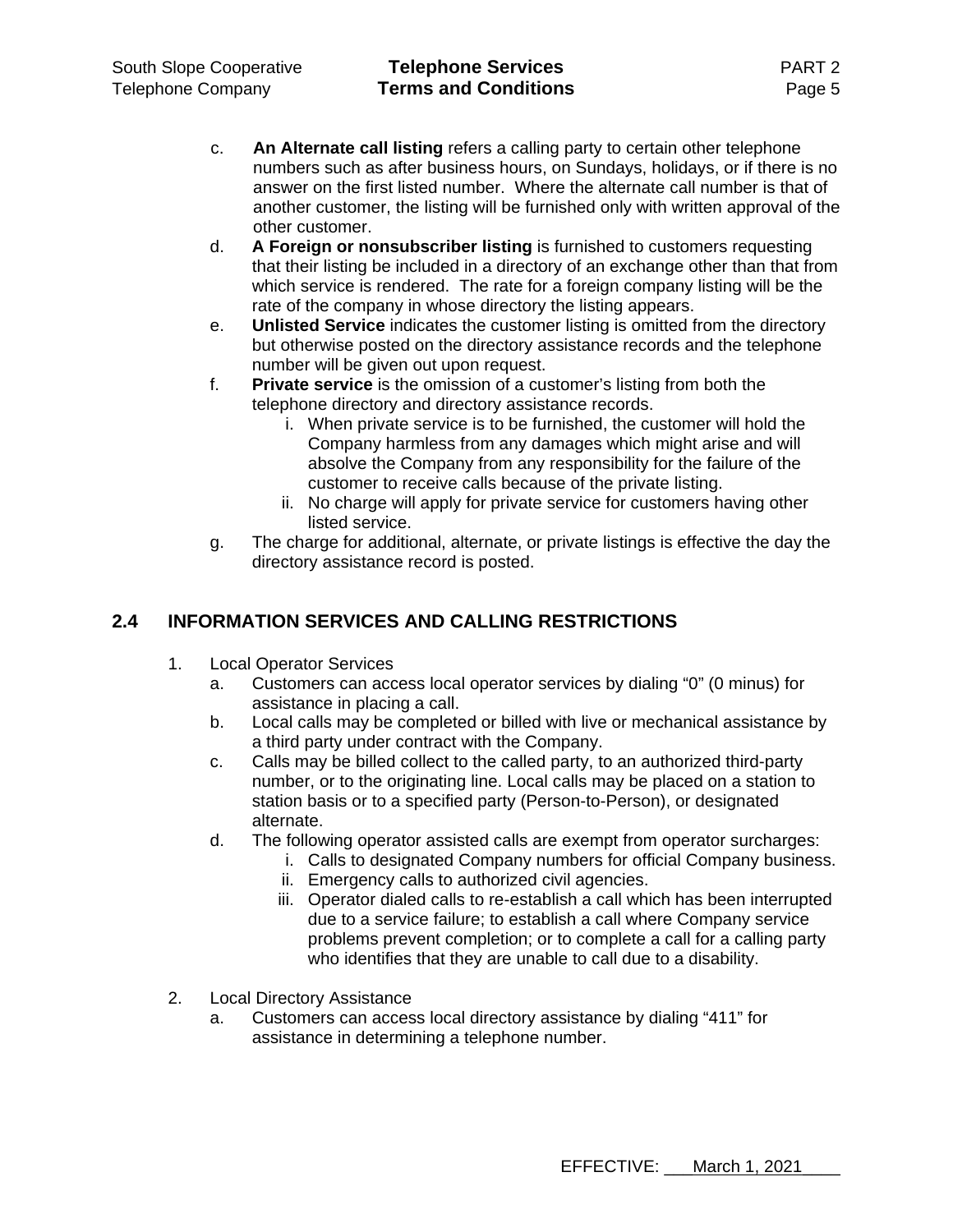- b. A Directory Assistance Charge applies for each telephone number, area code, and/or general information requested from the Directory Assistance operator except as follows:
	- i. Requests in which the Directory Assistance operator provides an incorrect number. The customer must inform the Company of the error in order to receive credit.
	- ii. In some cases, it may be possible to have the call completed without further dialing by the customer. An additional charge may be applied when call completion is authorized by the customer.
- 3. Toll Blocking Service
	- a. Toll blocking service provides denial of outgoing 0+ and 1+ long distance calls for central office Access Lines or Trunks
	- b. The customer shall not be permitted to place outgoing calls to an operator or any part of the 0+ or 1+ long distance network when this service is in effect.
	- c. Incoming calls are not restricted.
	- d. Toll blocking is available to Lifeline customers without charge.
- 4. Information Service Access Blocking
	- a. Information Service Access Blocking enables customers with individual line service to request the blocking of access to all 900 and 976 numbers.
	- b. A customer shall not be charged for the first activation of information service access blocking. After this service has been established, subsequent unblocking and/or reblocking will be subject to all applicable charges.
- 5. Billed Number Screening Service
	- a. Billed Number Screening Service places the customer's number in an industry database to prevent the billing of collect calls, third number calls or both to a customer's telephone number.
	- b. The Company makes no guarantee and assumes no liability for the accuracy of Billed Number Screening Service. The customer agrees fully and completely to indemnify and save harmless the Company from any and every claim, loss, damage, suit, or liability out of the furnishing or failure to furnish Billed Number Screening Service.

## **2.5 MISCELLANEOUS SERVICES**

- 1. Foreign Exchange Service
	- a. Foreign Exchange Service (FX) is a local service that provides dial tone to and from a telephone exchange other than the subscriber's local exchange. In essence, the telephone subscriber is provided dial tone from another exchange whereby calls are transmitted over a special circuit between the two exchanges.
	- b. Foreign Exchange Service will be limited to business and residence individual Local Service, or PBX trunks, when facilities for its provision are available.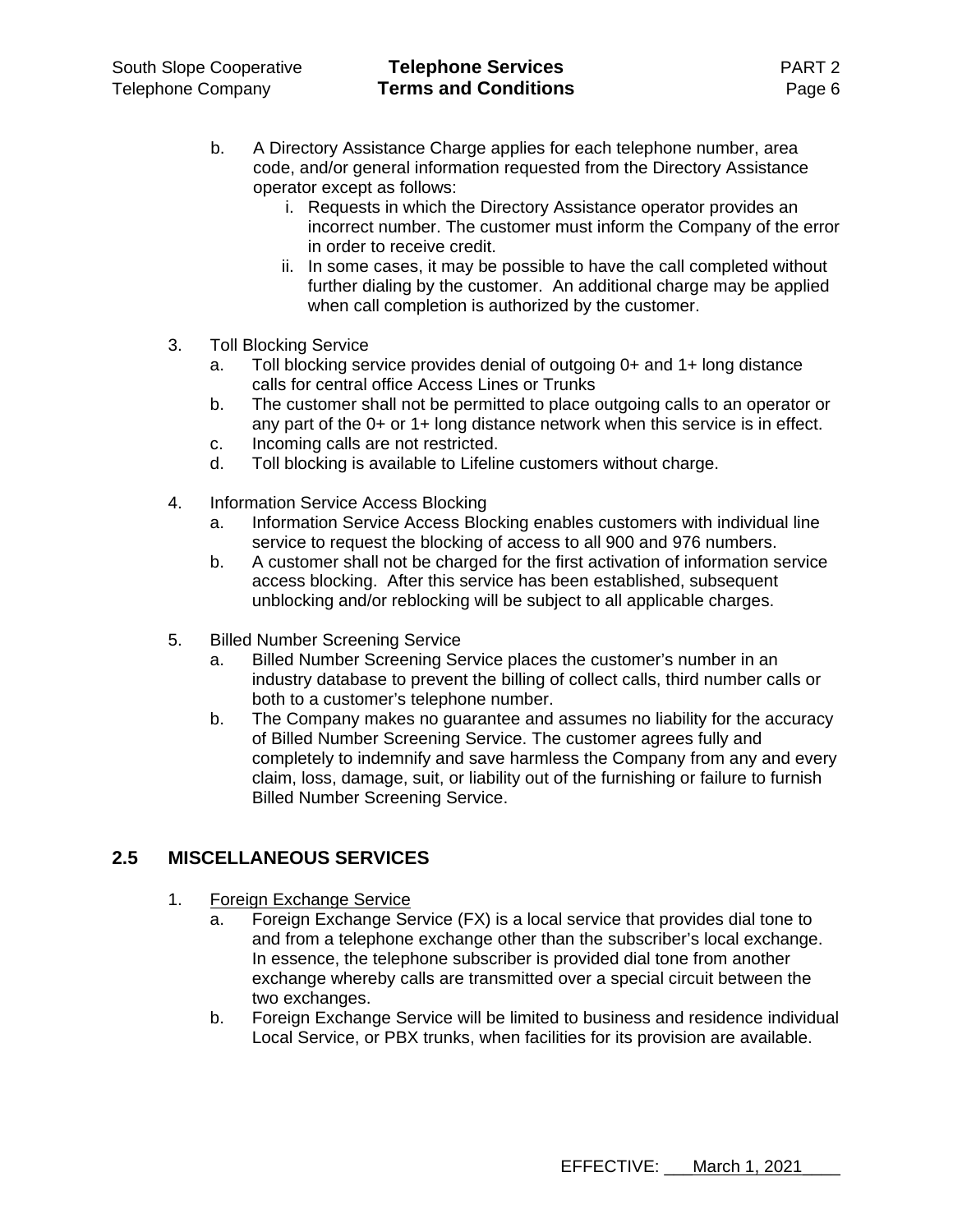- c. One directory listing will be provided, without added charge in the alphabetical directory covering the serving exchange for each business or residence service. In addition, each business customer will be entitled to a regular listing in the classified directory covering the serving exchange without additional charge. Additional listing in the alphabetical and/or classified directories covering the local or other exchanges may be provided at the rates effective in those exchanges.
- d. Customers to Foreign Exchange Service are required to subscribe to Local Service of the exchange from which service would normally be rendered. Any suspension or termination of the primary Local Exchange Service will require suspension or termination of the Foreign Exchange Service.
- e. Calls beyond the local calling area of the serving exchange will not be permitted.
- 2. Off Premise Extensions
	- a. Service includes capability for extending standard Access Line service between premises.
	- b. Connections made between buildings on same Premises, may be made using customer owned wiring in accordance with connection standards as detailed in Part 1 of these terms and conditions and within the operational limits of the Company's network.
	- c. Where offered, Connections between separate premises will be made by installing separate Basic Telephone Services at each location and arranging them to work as a single service.
	- d. The Company may require a written customer acknowledgement regarding the information it is able to deliver related to any 911 calls location information.
- 3. Emergency Number Service (911, E911 and NG911)
	- The Company provides basic, enhanced, and next generation 9-1-1 Services in accordance with applicable state and federal law and regulations. The Company also collects a 9-1-1 surcharge from local service subscribers in an amount and as required under state law and regulations.
	- b. The Federal Communications Commission ("FCC") requires that the Company inform subscribers about certain differences between IP-enabled 9- 1-1 emergency calling services and traditional wireline or wireless 9-1-1 emergency calling services. The FCC also requires the Company to obtain and keep a record on file showing that subscribers to IP Services have been provided notice of and understand the differences and limitations on NG911 Service. Prior to installing or connecting any IP Services, the Company will provide the customer with an IP Technology 911 Disclosure for the customer's review and signature. If a customer does not sign and return the disclosure promptly, the Company may be required by FCC rules to suspend service until a reply is received.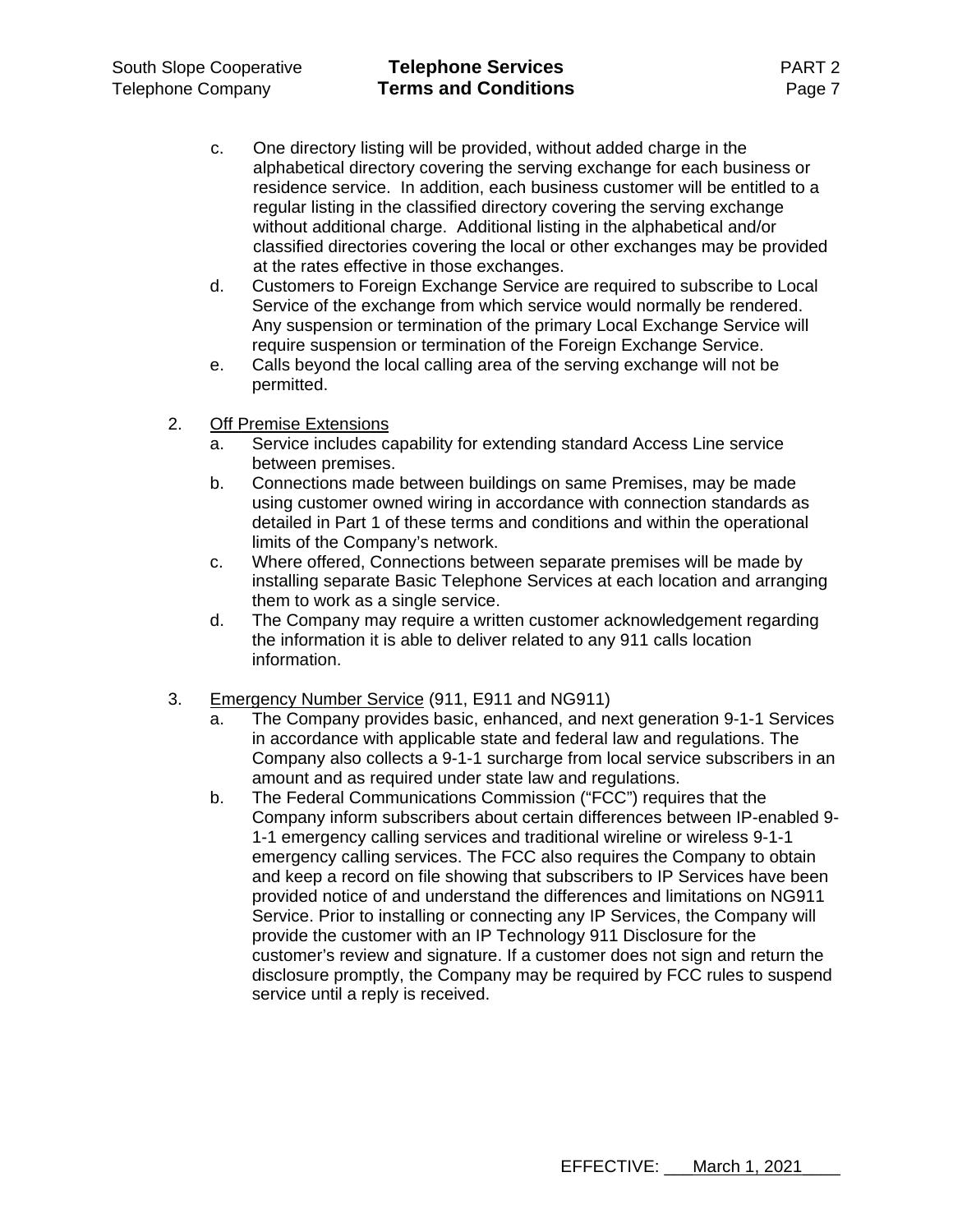4. Other Service Offerings

The FCC requires the Company to provide N11 services for 3-digit dialing access to information services. The current list is provided below.

- 211 Health and Human Services Community Information and Referral Services
- 311 Non-Emergency Police and Other Governmental Services
- 411 Local Directory Assistance
- 511 Traffic and Transportation Information
- 611 Repair Service
- 711 Telecommunications Relay Service (TRS)
- 811 One Call Buried Utility Services Locating
- 911 Emergency
- 5. Lifeline Assistance
	- a. The Lifeline Assistance (Lifeline) program, established by the Federal Communications Commission under 47CFR54, is a means of maintaining and preserving universal service by providing a reduction in the recurring price of basic local residential exchange access service, or fixed or mobile broadband service that meets minimum service standards to qualifying lowincome residential subscribers.
	- b. Lifeline is a federally funded reduction of the Federal End User Common Line Charge and a reduction of local service charges. The Federal Lifeline Credit shall be applied first to reduce the Federal End User Common Line Charge, with any remaining federal credit to be applied to reduce rates for residential service or fixed or mobile fixed broadband service that meets minimum service standards. The state TAP credit shall be applied to further reduce the rates charged for residential services.
	- c. Federal Universal Service Charge (FUSC) will not be billed to Lifeline customers.
	- d. Local service for Lifeline subscribers may not be disconnected for nonpayment of toll charges.
		- i. Toll Restriction Service will be provided to Lifeline subscribers at no charge.
		- ii. Lifeline subscribers are not required to accept Toll Restriction Service as a condition to avoid disconnection of local service for non-payment of toll.
		- iii. Lifeline subscribers are not required to pay a service deposit in order to initiate service if the subscriber voluntarily elects to receive Toll Restriction Service.
		- iv. Partial payments from Lifeline subscribers will be applied first to local service charges and then to toll charges.
	- e. **Eligibility**. Lifeline will be provided for one (1) telephone line per household or one subscription to fixed or mobile broadband service that meets minimum service standards, at the subscriber's principal place of residence, to those individuals who meet the eligibility requirements.
		- i. The applicant has income at or below 135 percent of the Federal Poverty Guidelines or participates in one of the following programs:
			- Medicaid
			- Supplemental Nutrition Assistance Program (SNAP)
			- Veterans Pension or Survivor Benefit Program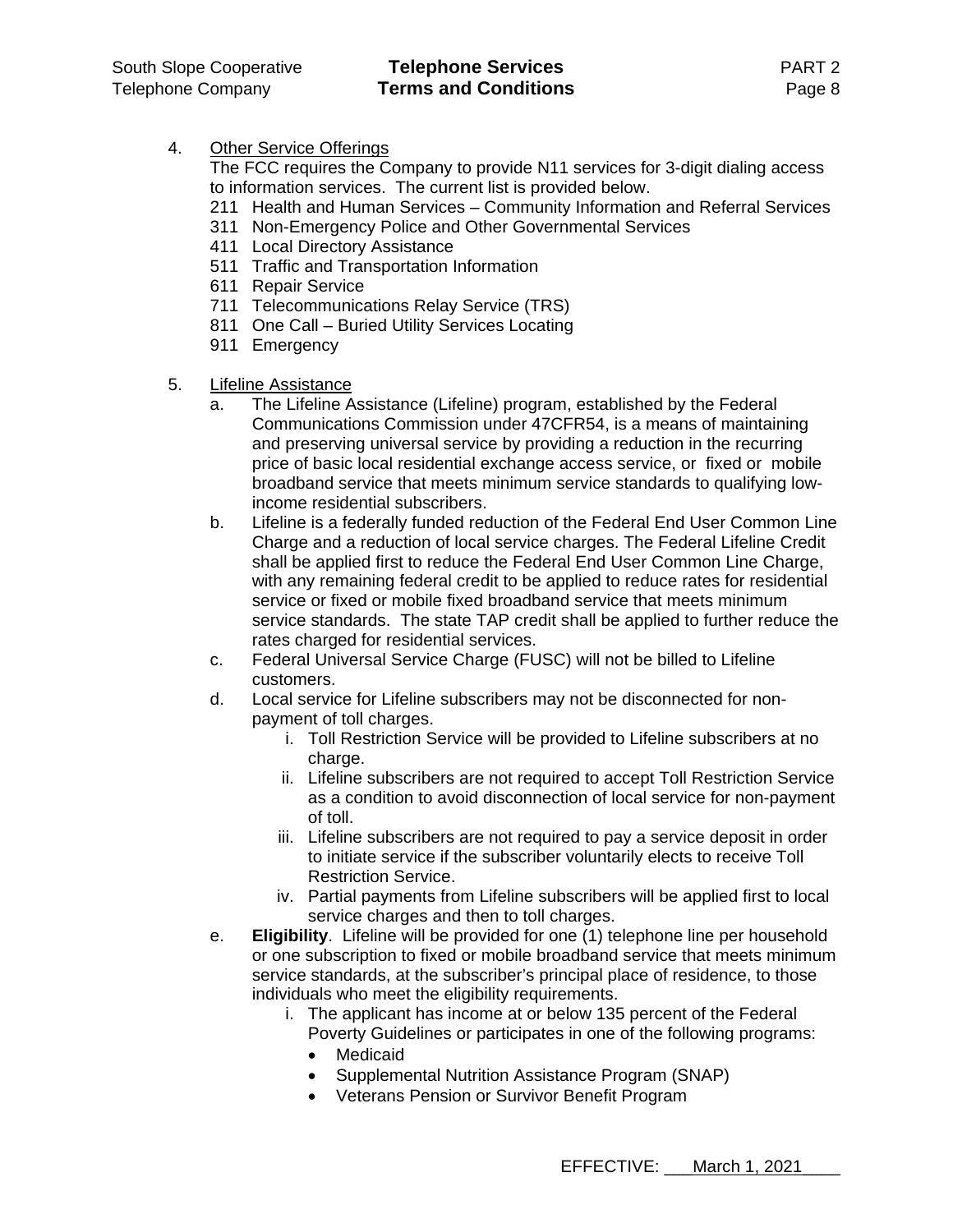## South Slope Cooperative **Telephone Services** PART 2 Telephone Company **Terms and Conditions** Page 9

- Supplemental Security Income (SSI)
- Federal Public Housing Assistance (FPHA)
- ii. Individuals who do not qualify under any of the above but live on or near a federally recognized reservation may qualify if the applicant receives benefits from at least one of the following programs:
	- Bureau of Indian Affairs (BIA) General Assistance
	- Tribal Temporary Assistance for Needy Families (TANF)
	- Tribal Head Start (only households that meet the income qualifying standard)
	- Food Distribution Program on Indian Reservations (FFPIR)
- iii. The applicant signs a document certifying under penalty of perjury that the applicant receives benefits from one of the programs listed and identifying the program or programs from which that consumer receives benefits.
- iv. The applicant signs a document agreeing to notify the Company if that consumer ceases to participate in the program or programs. When the Company is notified by the customer that the customer no longer participates in one of the above programs, the federal credits to that customer's monthly charges shall cease beginning with the start of the billing cycle beginning in the month after the month in which notification is received.
- **f. Eligibility Revocation.** If the Company discovers that conditions exist that disqualify the recipient of Lifeline Assistance, the support will be discontinued. The customer will be billed retroactively to whichever is the most recent of the dates Lifeline assistance commenced or the recipient no longer qualified for the service not to exceed 12 months.
- 6. Long Distance Service
	- a. The Company provides Message Toll Services through access to facilities, services and equipment over which telephone customers may transmit voice, data, and other communications of their own choosing to intrastate, and interstate destinations.
	- b. Service is only available to customers of Company Local Telephone service.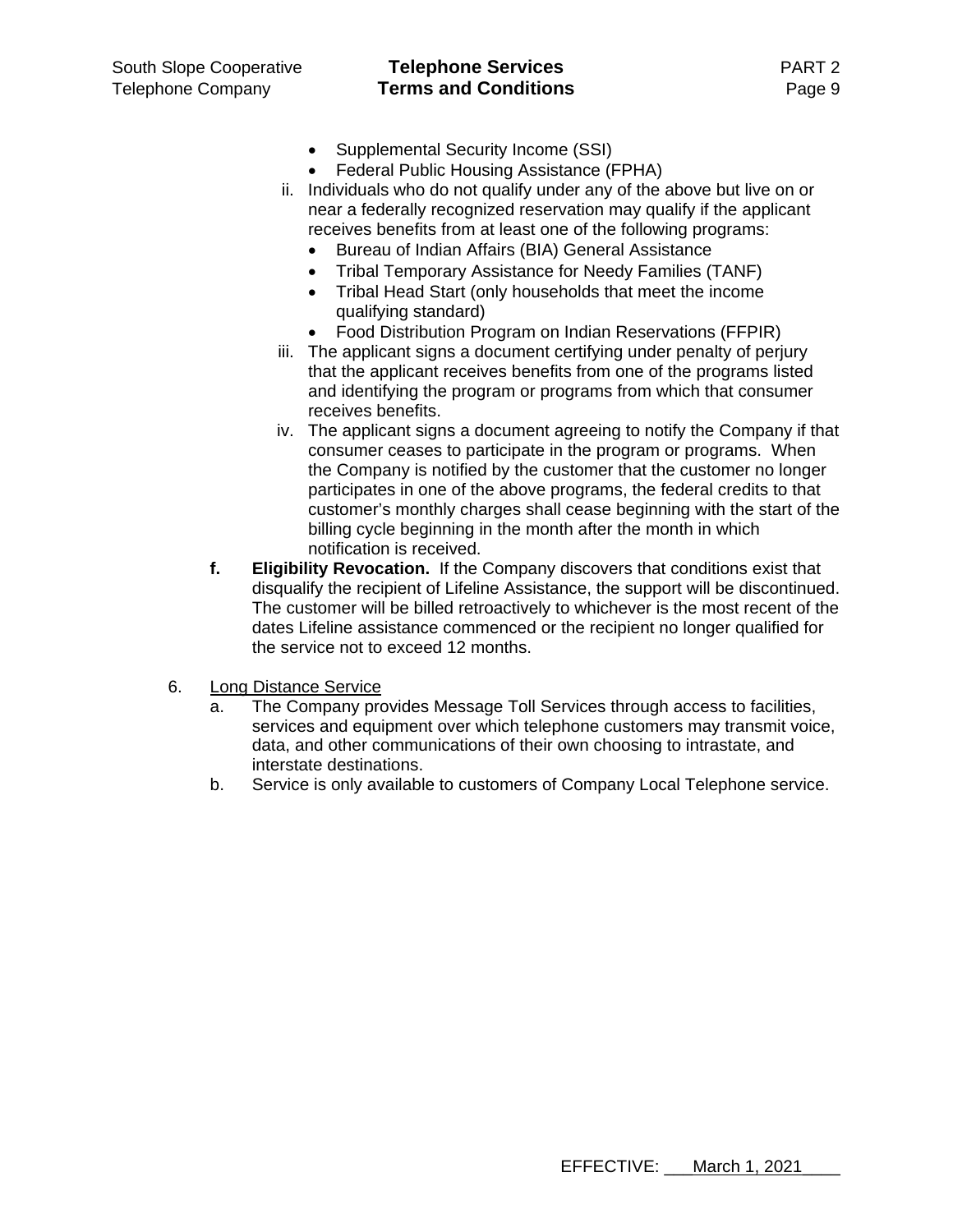### **LOCAL EXCHANGE SERVICE**

|    |                                   | Monthly<br><u>Rate</u> |
|----|-----------------------------------|------------------------|
|    | <b>CENTRAL OFFICE ACCESS LINE</b> |                        |
| a. | <b>WITHIN THE BASE RATE AREA</b>  |                        |
|    | <b>BUSINESS PHONE SERVICE</b>     |                        |
|    |                                   | \$23.95                |
|    |                                   | \$27.95                |
|    | <b>RESIDENTIAL PHONE SERVICE</b>  |                        |
|    |                                   | \$23.00                |
| b. | <b>OUTSIDE THE BASE RATE AREA</b> |                        |
|    | <b>BUSINESS PHONE SERVICE</b>     |                        |
|    |                                   | \$23.95                |
|    |                                   | \$27.95                |
|    | <b>RESIDENTIAL PHONE SERVICE</b>  |                        |
|    |                                   | \$23.00                |

\*\* Business Phone Service – Enhanced: Basic analog telephone service that is packaged with the following features: caller ID, three way calling w/ transfer, line hunting, call forward (variable), call forward busy (variable), call forward don't answer (variable). This service is designed for a business to carry out normal day-to-day operations or to be connected to a PBX/phone system. (All other standard telephone features can be added to an Enhanced Line at the normal listed rate).

#### **DIRECTORY LISTINGS**

|  | Monthly<br>Rate |
|--|-----------------|
|  | \$0.50          |
|  | \$0.50          |
|  | \$0.50          |
|  | \$1.00#         |

# the rate is to be paid in advance for the period the directory is in force. No refund shall be made if the listing is discontinued prior to the expiration of the directory period.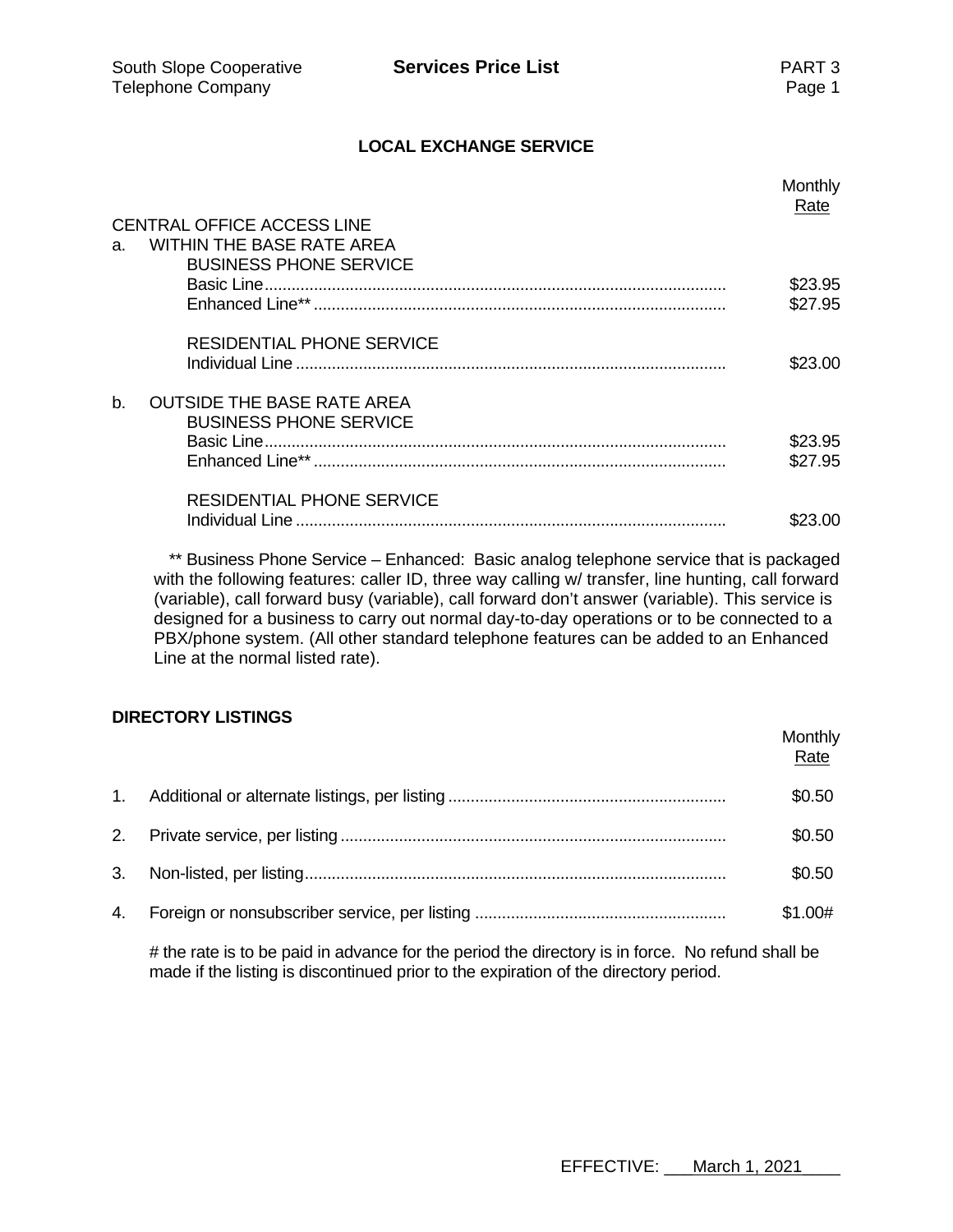### **FOREIGN EXCHANGE SERVICE**

- 1. Serving Exchange (Dial Tone Provider) rates would be as follows:
	- a. Business or Residential rates would apply, plus any possible mileage rates for outside of the base rate area;
	- b. Plus, a FX service rate of \$2.00 per month.
- 2. Local Exchange (Non Dial Tone Provider) rates would be as follows:
	- a. Business or Residential "Central Office Access Line" rates would apply, plus any possible mileage rates for outside of the base rate area;
	- b. Plus, a FX service rate of \$2.00 per month.

### **TOLL BLOCKING SERVICE**

|                |                                     | <b>Monthly</b><br>Rate |  |
|----------------|-------------------------------------|------------------------|--|
| 1 <sub>1</sub> |                                     | \$1.50                 |  |
|                | <b>SPECIAL BILLING ARRANGEMENTS</b> |                        |  |
| 1.             |                                     | \$0.50                 |  |
|                |                                     |                        |  |

## **CUSTOM CALLING SERVICES**

Custom calling service pricing can be found on our website at: https://www.southslope.com/phoneservice-calling-features/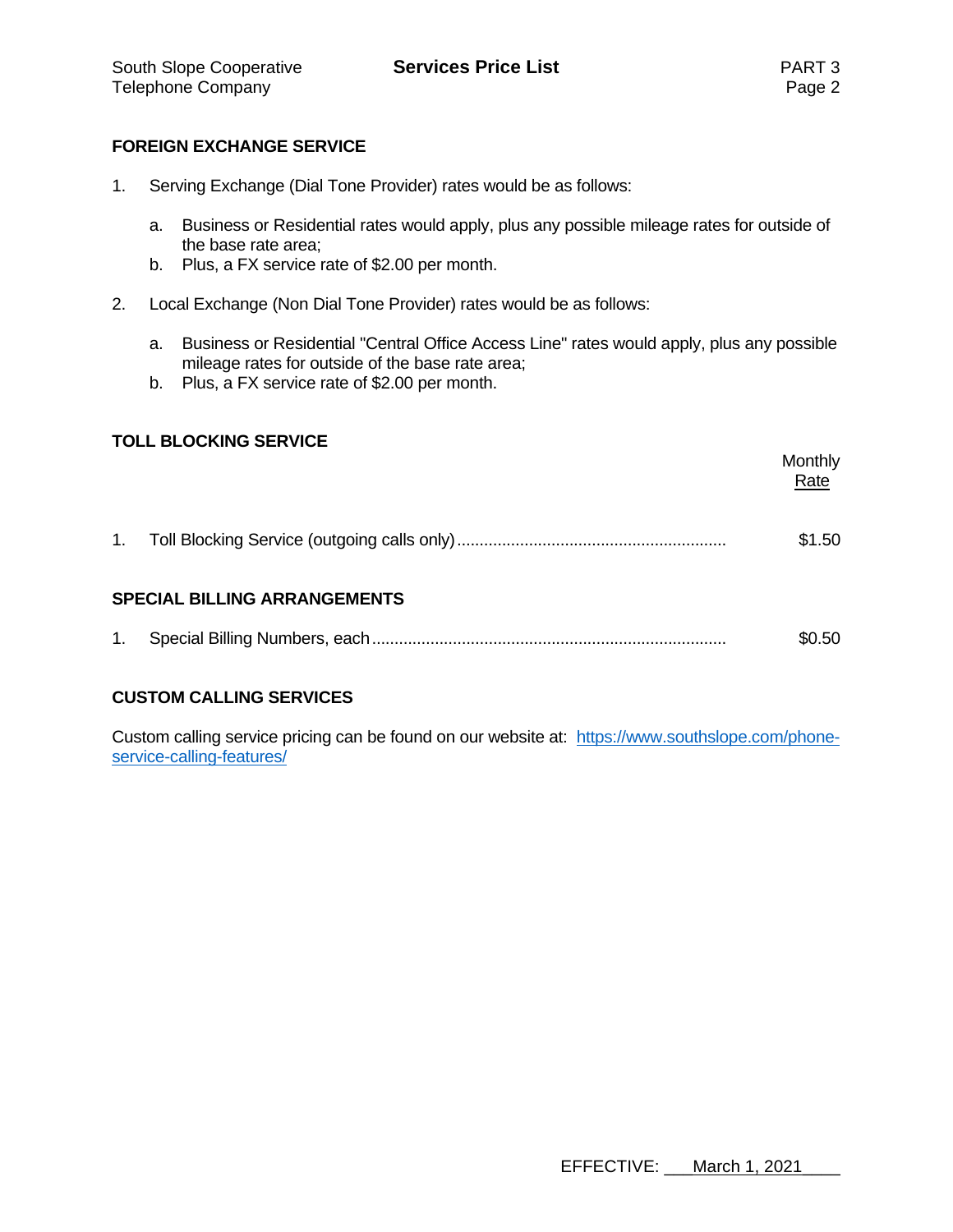## **SERVICE CHARGES**

| 1. | <b>Activation Fee</b>                                                                                                                                                                                                                                                                                                                                                                               | Charge             |
|----|-----------------------------------------------------------------------------------------------------------------------------------------------------------------------------------------------------------------------------------------------------------------------------------------------------------------------------------------------------------------------------------------------------|--------------------|
|    | For connecting new or additional Central Office Access Lines;<br>moving or changing existing service and facilities; record work<br>or adding new or additional service and facilities other than<br>Central Office Access Lines; Central Office Access Line or<br>telephone number worked on, including, but not limited to, off-<br>premises mileage and tie lines involving central office work. |                    |
|    | a.<br>b.                                                                                                                                                                                                                                                                                                                                                                                            | \$25.00<br>\$25.00 |
| 2. | <b>Billed Number Screening Service</b><br>Charge per number to prevent the billing of collect calls, third                                                                                                                                                                                                                                                                                          | No Charge          |
| 3. | <b>Expedite Fee</b><br>Applied when customer requests to have service completed                                                                                                                                                                                                                                                                                                                     | \$75.00            |
| 4. | Information Services Access Blocking (aka 900 Block)<br>Charge per number when customer requested to block 900/976                                                                                                                                                                                                                                                                                  | No Charge          |
| 5. | <b>Labor Charge</b>                                                                                                                                                                                                                                                                                                                                                                                 | \$40.00            |
| 6. | Late Payment Fee<br>Any amount owed after the 20 <sup>th</sup> of the month will be accessed                                                                                                                                                                                                                                                                                                        | 1.5%               |
| 7. | <b>Local Directory Assistance</b><br>Charge per call that is applied when a customer dials "0" (0 minus) for                                                                                                                                                                                                                                                                                        | No Charge          |
| 8. | <b>Local Operator Service</b><br>Charge per call that is applied when a customer dials ("411") for                                                                                                                                                                                                                                                                                                  | No Charge          |